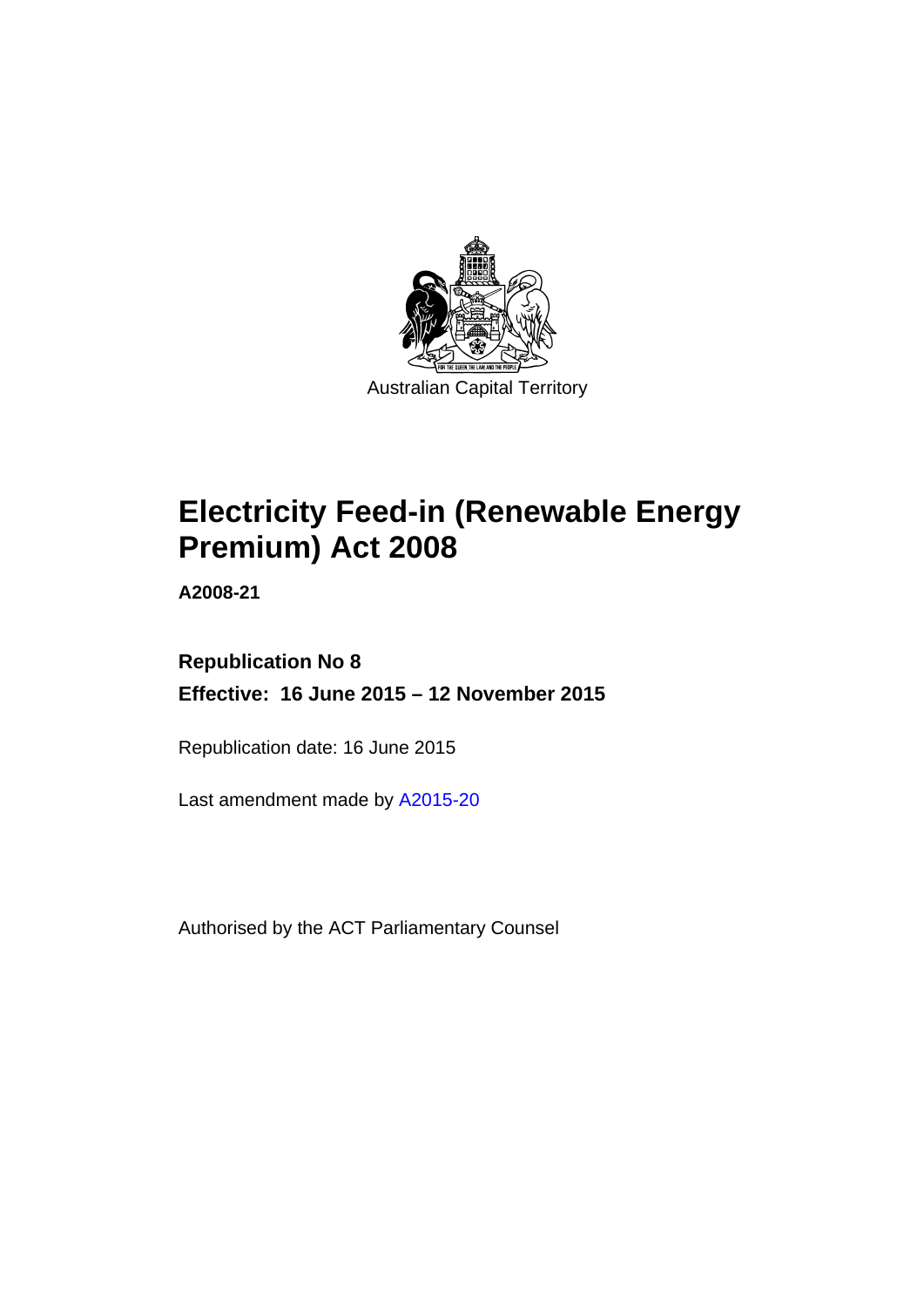### **About this republication**

### **The republished law**

This is a republication of the *Electricity Feed-in (Renewable Energy Premium) Act 2008* (including any amendment made under the *[Legislation Act 2001](http://www.legislation.act.gov.au/a/2001-14)*, part 11.3 (Editorial changes)) as in force on 16 June 2015*.* It also includes any commencement, amendment, repeal or expiry affecting this republished law to 16 June 2015.

The legislation history and amendment history of the republished law are set out in endnotes 3 and 4.

#### **Kinds of republications**

The Parliamentary Counsel's Office prepares 2 kinds of republications of ACT laws (see the ACT legislation register at [www.legislation.act.gov.au](http://www.legislation.act.gov.au/)):

- authorised republications to which the *[Legislation Act 2001](http://www.legislation.act.gov.au/a/2001-14)* applies
- unauthorised republications.

The status of this republication appears on the bottom of each page.

#### **Editorial changes**

The *[Legislation Act 2001](http://www.legislation.act.gov.au/a/2001-14)*, part 11.3 authorises the Parliamentary Counsel to make editorial amendments and other changes of a formal nature when preparing a law for republication. Editorial changes do not change the effect of the law, but have effect as if they had been made by an Act commencing on the republication date (see *[Legislation Act 2001](http://www.legislation.act.gov.au/a/2001-14)*, s 115 and s 117). The changes are made if the Parliamentary Counsel considers they are desirable to bring the law into line, or more closely into line, with current legislative drafting practice.

This republication includes amendments made under part 11.3 (see endnote 1).

### **Uncommenced provisions and amendments**

If a provision of the republished law has not commenced, the symbol  $\mathbf{U}$  appears immediately before the provision heading. Any uncommenced amendments that affect this republished law are accessible on the ACT legislation register [\(www.legislation.act.gov.au\)](http://www.legislation.act.gov.au/). For more information, see the home page for this law on the register.

#### **Modifications**

If a provision of the republished law is affected by a current modification, the symbol  $\mathbf{M}$ appears immediately before the provision heading. The text of the modifying provision appears in the endnotes. For the legal status of modifications, see the *[Legislation Act 2001](http://www.legislation.act.gov.au/a/2001-14)*, section 95.

#### **Penalties**

At the republication date, the value of a penalty unit for an offence against this law is \$150 for an individual and \$750 for a corporation (see *[Legislation Act 2001](http://www.legislation.act.gov.au/a/2001-14)*, s 133).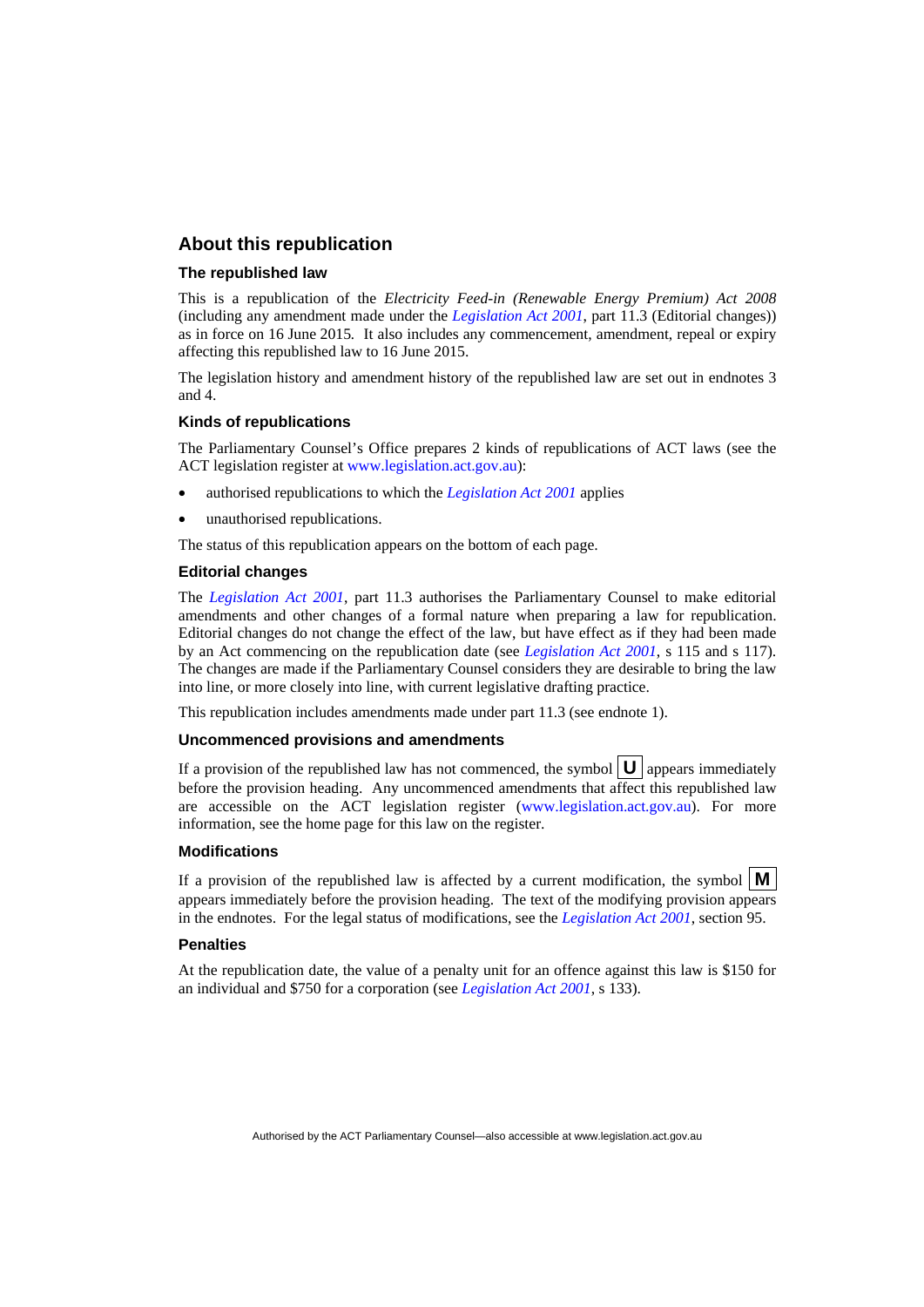

# **Electricity Feed-in (Renewable Energy Premium) Act 2008**

# **Contents**

| Part 1                     | <b>Preliminary</b>                                                                                    |   |  |  |
|----------------------------|-------------------------------------------------------------------------------------------------------|---|--|--|
| 1                          | Name of Act                                                                                           | 2 |  |  |
| 4                          | Dictionary                                                                                            | 2 |  |  |
| 5                          | <b>Notes</b><br>Offences against Act—application of Criminal Code etc                                 |   |  |  |
| 5AA                        |                                                                                                       |   |  |  |
| Part 1A                    | Objects and important concepts                                                                        |   |  |  |
| 5A                         | Objects of Act                                                                                        | 4 |  |  |
| 5B                         | Meaning of renewable energy generator and renewable energy source<br>4                                |   |  |  |
| 5C                         | Meaning of <i>capacity</i>                                                                            | 5 |  |  |
| 5D                         | Meaning of medium renewable energy generator and micro renewable                                      |   |  |  |
|                            | energy generator                                                                                      | 5 |  |  |
| 5E                         | Meaning of compliant                                                                                  | 6 |  |  |
| R <sub>8</sub><br>16/06/15 | Electricity Feed-in (Renewable Energy Premium) Act 2008<br>contents 1<br>Effective: 16/06/15-12/11/15 |   |  |  |

Page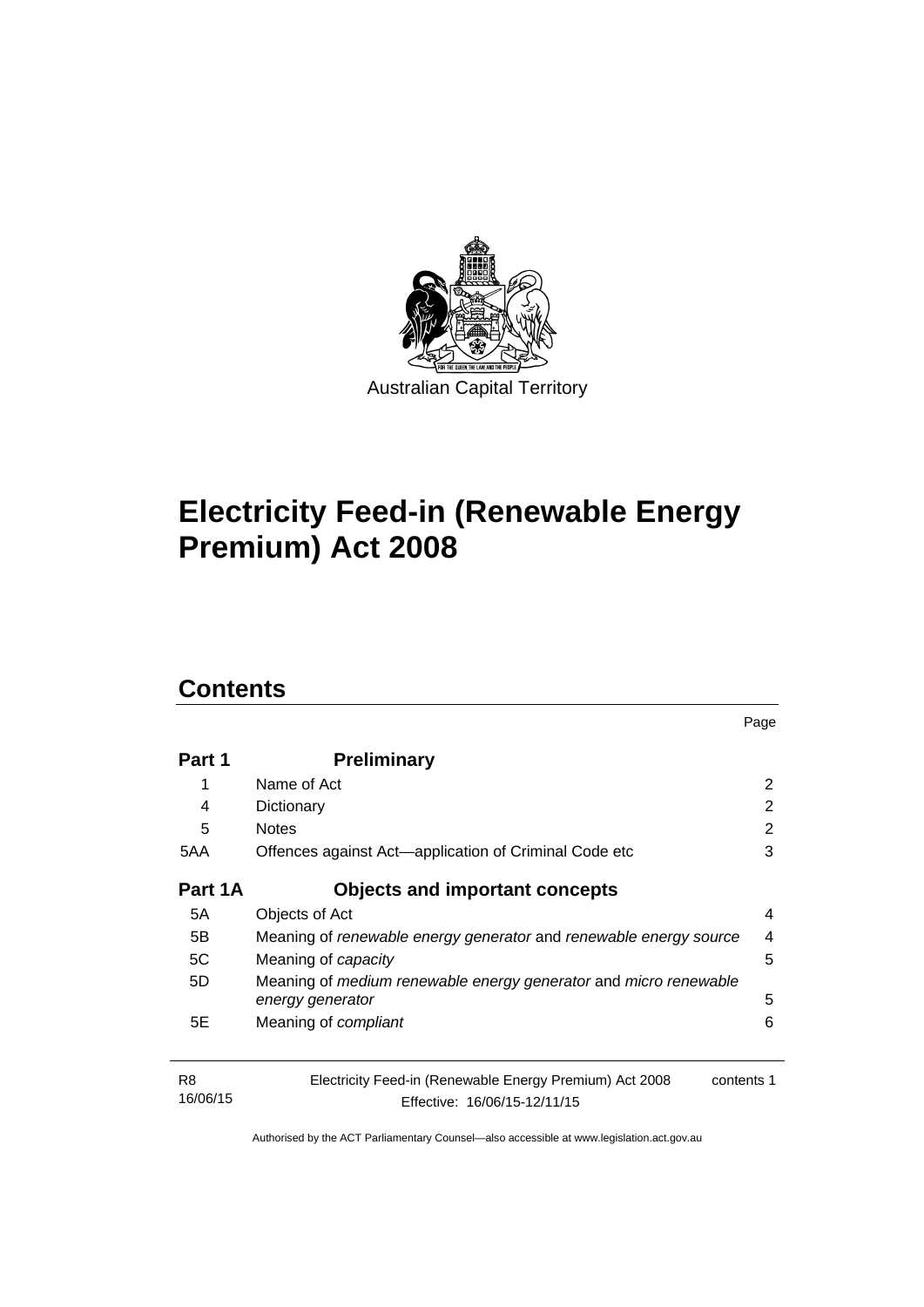| 5F                | Meaning of eligible entity                                      | Page<br>7 |
|-------------------|-----------------------------------------------------------------|-----------|
| Part 2            | Renewable energy-supply to electricity                          |           |
|                   | network                                                         |           |
| 6                 | Feed-in from renewable energy generators to electricity network | 10        |
| 6A                | What is the normal cost of electricity?                         | 11        |
| 7                 | Utility service                                                 | 11        |
| 8                 | Payment for electricity from renewable energy generators        | 11        |
| 8A                | Recovery of cost of renewable energy premium                    | 13        |
| 9                 | Determination of percentages                                    | 13        |
| Part 3            | Renewable energy premium-determination<br>of rate               |           |
| 10                | Determination of premium rate                                   | 14        |
| 11                | Premium rate-20 years                                           | 15        |
| Part 3A           | <b>Reporting</b>                                                |           |
| <b>11A</b>        | <b>Report by Minister</b>                                       | 18        |
| 11B               | Electricity distributors to give information to Minister        | 18        |
| <b>11C</b>        | Audit of information given to Minister                          | 19        |
| Part 4            | <b>Miscellaneous</b>                                            |           |
| 12                | Regulation-making power                                         | 21        |
| 13                | Review of operation of Act                                      | 21        |
|                   |                                                                 |           |
| <b>Dictionary</b> |                                                                 | 22        |
| <b>Endnotes</b>   |                                                                 |           |
| 1                 | About the endnotes                                              | 24        |
| 2                 | Abbreviation key                                                | 24        |
| 3                 | Legislation history                                             | 25        |
| 4                 | Amendment history                                               | 27        |
| 5                 | Earlier republications                                          | 30        |

| contents 2 | Electricity Feed-in (Renewable Energy Premium) Act 2008 |          |  |
|------------|---------------------------------------------------------|----------|--|
|            | Effective: 16/06/15-12/11/15                            | 16/06/15 |  |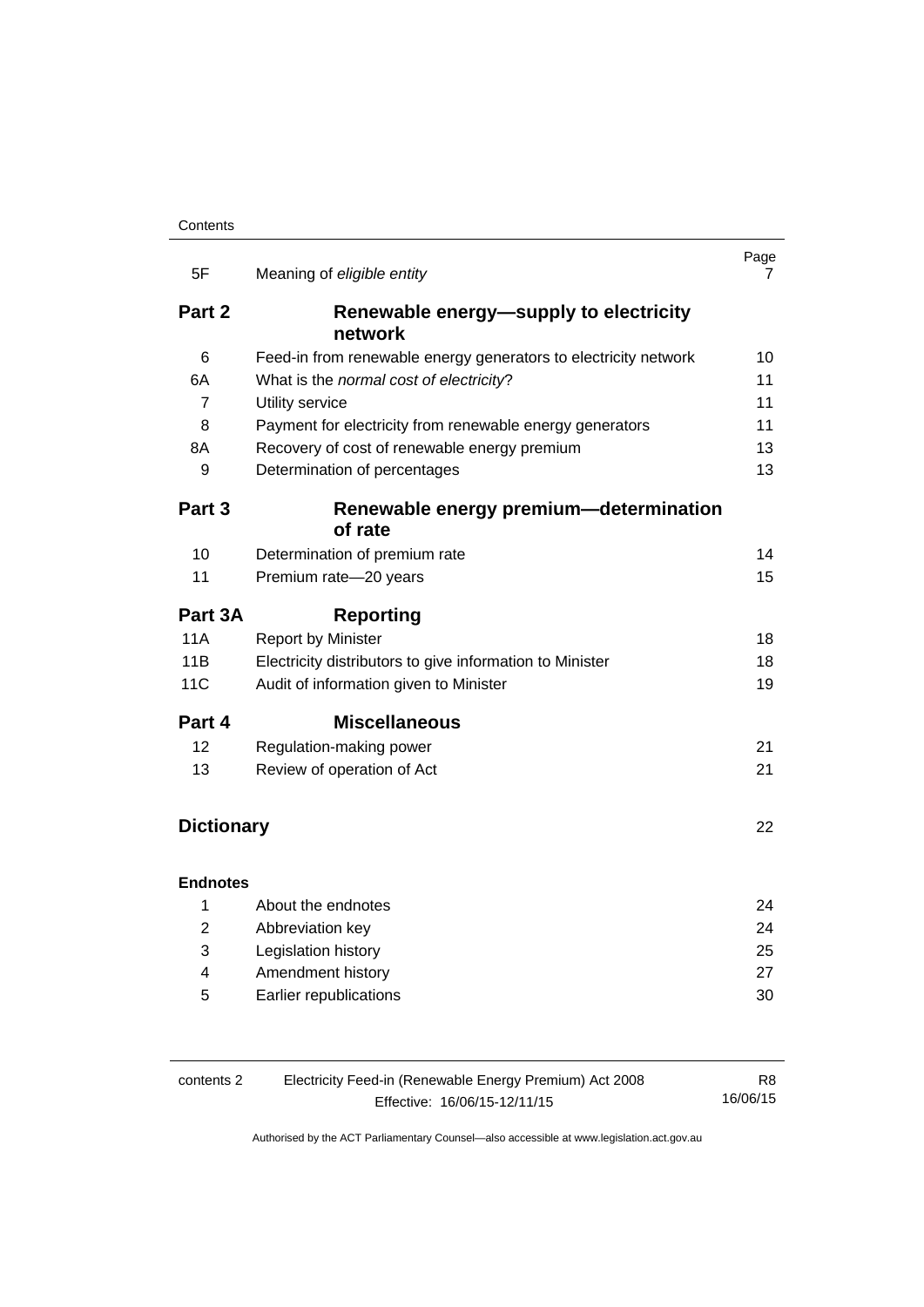

# **Electricity Feed-in (Renewable Energy Premium) Act 2008**

An Act about the supply of electricity from solar and other renewable energy sources to electricity distributors, and for other purposes

R8 16/06/15

l

Electricity Feed-in (Renewable Energy Premium) Act 2008 Effective: 16/06/15-12/11/15

page 1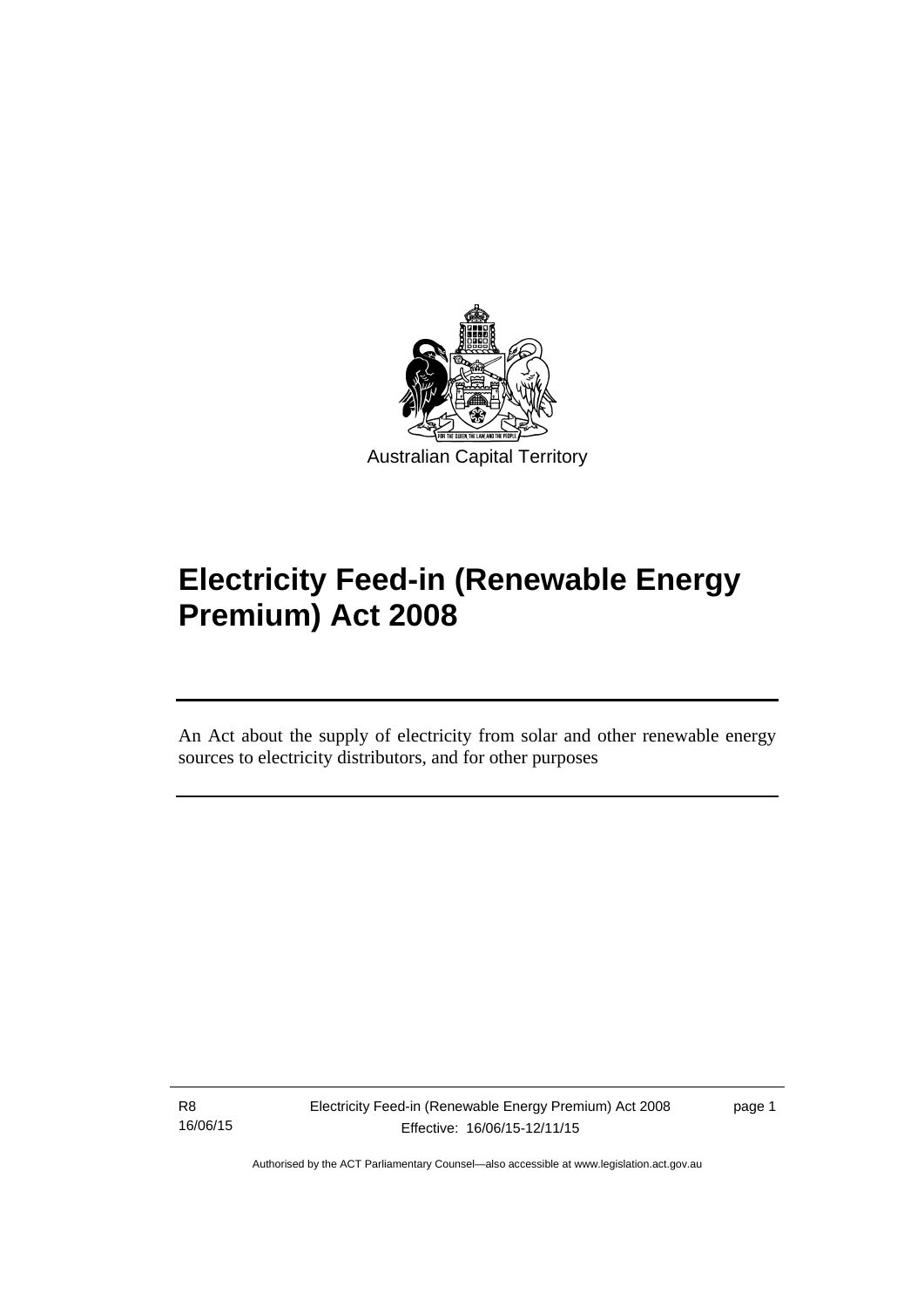### Part 1 **Preliminary**

Section 1

# <span id="page-5-0"></span>**Part 1** Preliminary

### <span id="page-5-1"></span>**1 Name of Act**

This Act is the *Electricity Feed-in (Renewable Energy Premium) Act 2008*.

### <span id="page-5-2"></span>**4 Dictionary**

The dictionary at the end of this Act is part of this Act.

*Note 1* The dictionary at the end of this Act defines certain terms used in this Act, and includes references (*signpost definitions*) to other terms defined elsewhere.

> For example, the signpost definition '*electricity distributor*—see the *[Utilities Act 2000](http://www.legislation.act.gov.au/a/2000-65)*, dictionary.' means that the term 'electricity distributor' is defined in that dictionary and the definition applies to this Act.

*Note 2* A definition in the dictionary (including a signpost definition) applies to the entire Act unless the definition, or another provision of the Act, provides otherwise or the contrary intention otherwise appears (see [Legislation Act,](http://www.legislation.act.gov.au/a/2001-14) s  $155$  and s  $156$  (1)).

### <span id="page-5-3"></span>**5 Notes**

A note included in this Act is explanatory and is not part of this Act.

*Note* See the [Legislation Act,](http://www.legislation.act.gov.au/a/2001-14) s 127 (1), (4) and (5) for the legal status of notes.

R8 16/06/15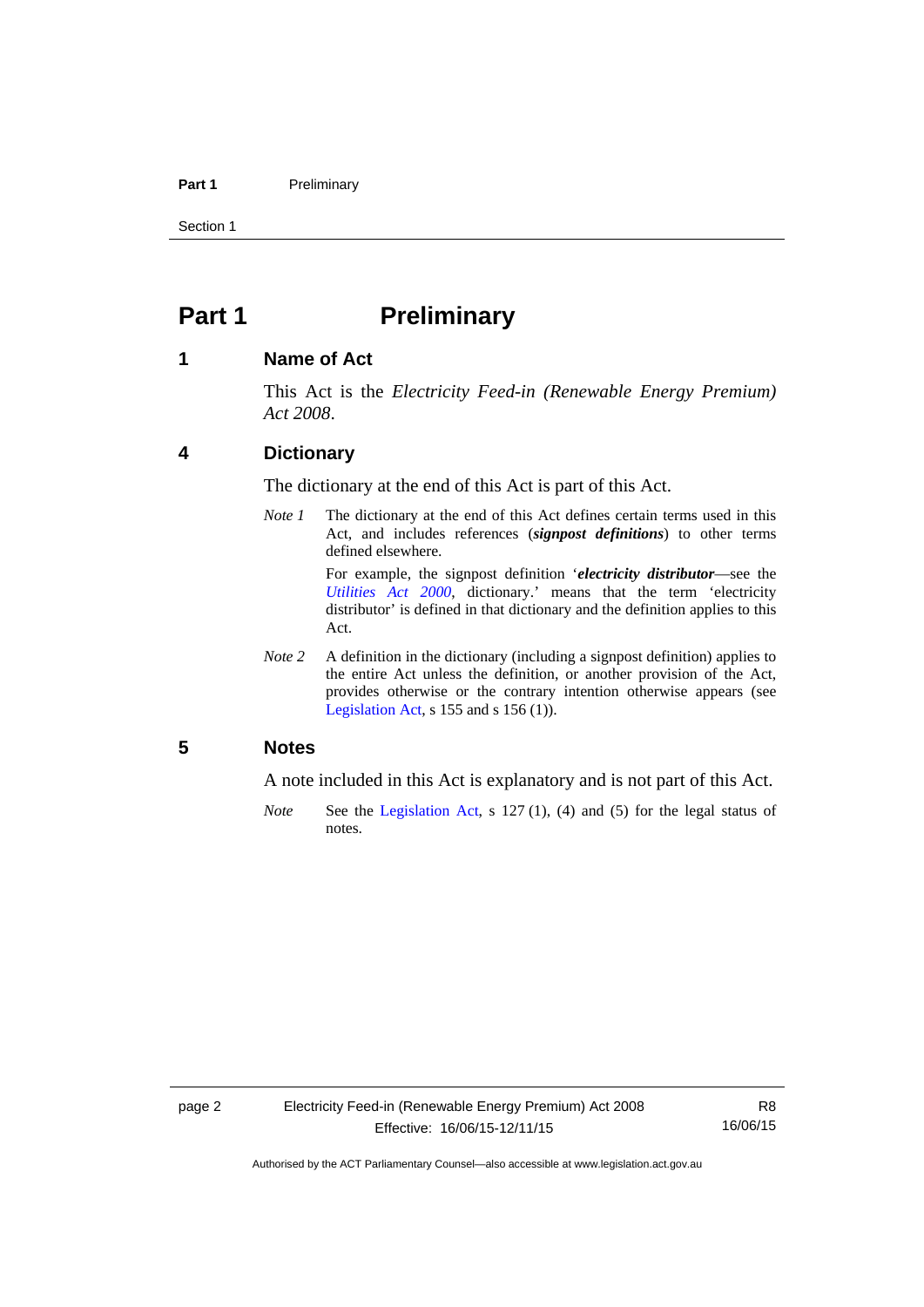# <span id="page-6-0"></span>**5AA Offences against Act—application of Criminal Code etc**

Other legislation applies in relation to offences against this Act.

- *Note 1 Criminal Code* The [Criminal Code](http://www.legislation.act.gov.au/a/2002-51), ch 2 applies to all offences against this Act (see Code, pt 2.1). The chapter sets out the general principles of criminal responsibility (including burdens of proof and general defences), and defines terms used for offences to which the Code applies (eg *conduct*, *intention*, *recklessness* and *strict liability*).
- *Note 2 Penalty units*

The [Legislation Act](http://www.legislation.act.gov.au/a/2001-14), s 133 deals with the meaning of offence penalties that are expressed in penalty units.

page 3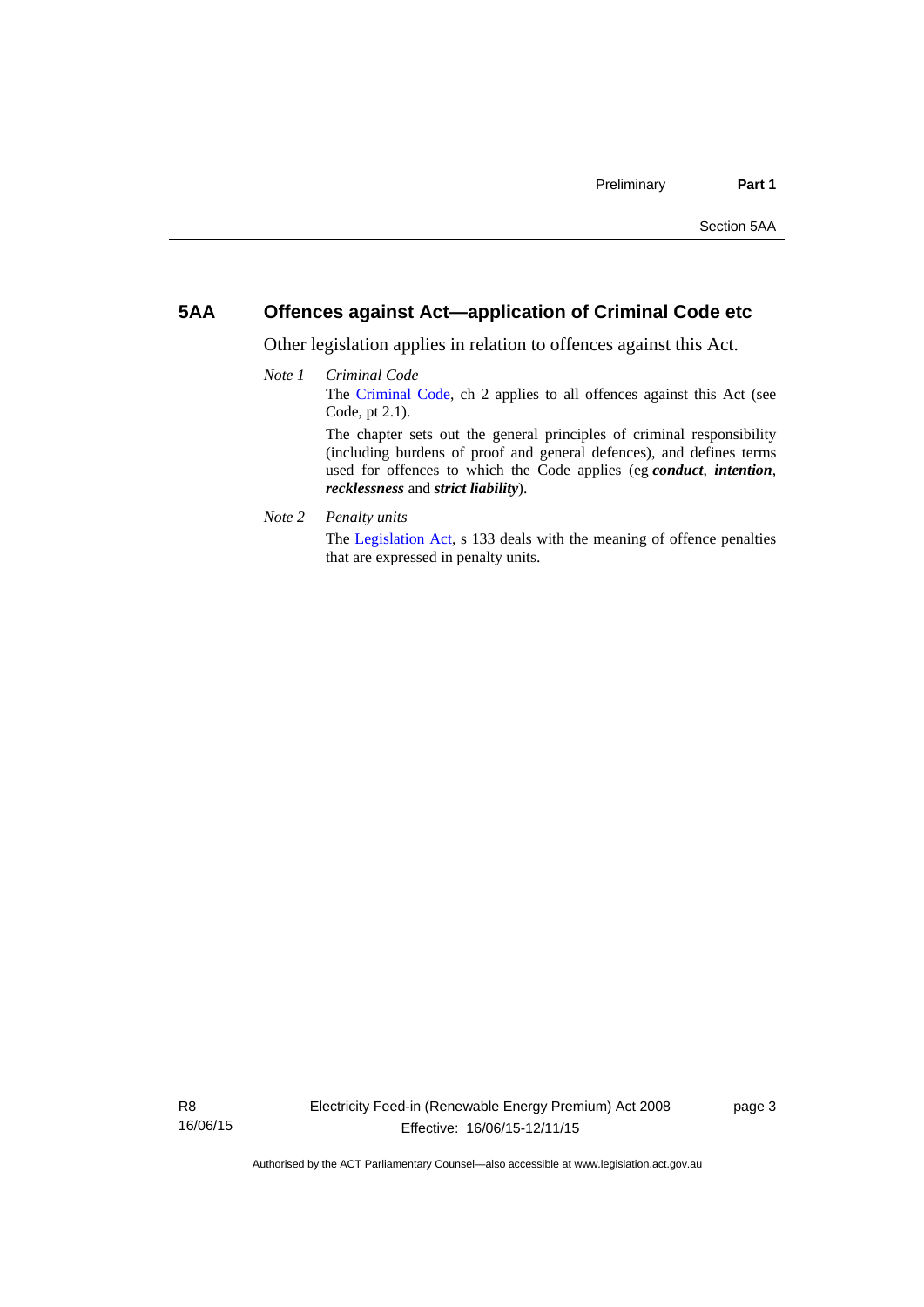Section 5A

# <span id="page-7-0"></span>**Part 1A Objects and important concepts**

# <span id="page-7-1"></span>**5A Objects of Act**

The objects of this Act are to—

- (a) promote the generation of electricity from renewable energy sources; and
- (b) reduce the ACT's contribution to human-induced climate change; and
- (c) diversify the ACT energy supply; and
- (d) reduce the ACT's vulnerability to long-term price volatility in relation to fossil fuels.

# <span id="page-7-2"></span>**5B Meaning of** *renewable energy generator* **and** *renewable energy source*

(1) In this Act:

### *renewable energy generator*—

- (a) means an energy generator that generates electricity from a renewable energy source; and
- (b) includes—
	- (i) a micro renewable energy generator; and
	- (ii) a medium renewable energy generator; but
- (c) does not include a device that is capable of storing energy that is not generated from a compliant renewable energy generator under paragraph (b).

*renewable energy source* means any of the following:

- (a) solar;
- (b) wind;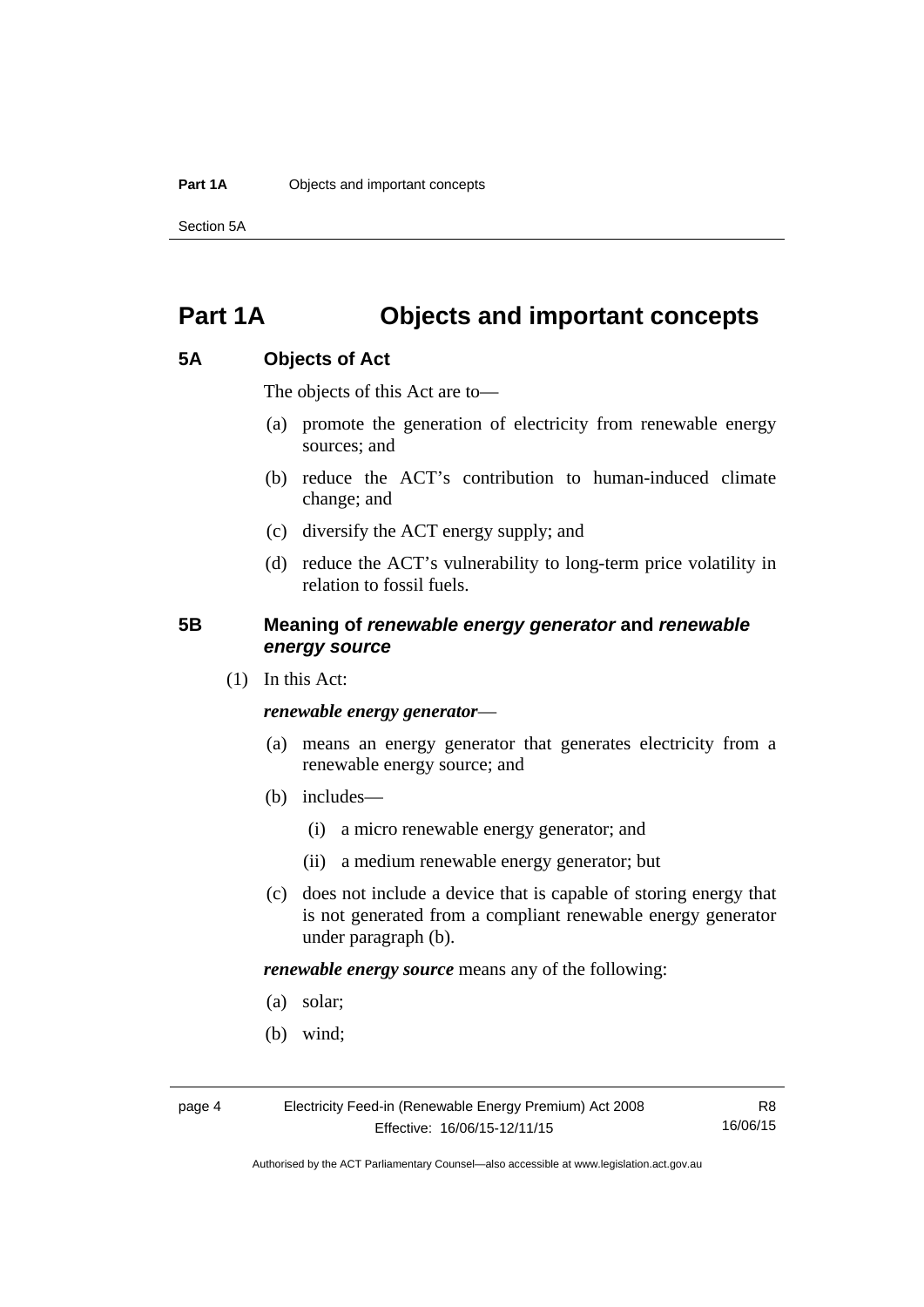- (c) any other source determined by the Minister.
- (2) A determination is a disallowable instrument.
	- *Note* A disallowable instrument must be notified, and presented to the Legislative Assembly, under the [Legislation Act.](http://www.legislation.act.gov.au/a/2001-14)

<span id="page-8-0"></span>**5C Meaning of** *capacity*

(1) In this Act:

*capacity*, of a renewable energy generator, means—

- (a) if the generator is a solar photovoltaic generator—the rated power output of the panels of the generator; or
- (b) if the Minister determines a method for measuring the capacity of a generator under subsection (2)—the capacity measured by the determined method.
- (2) The Minister may determine the method for measuring the capacity of renewable energy generators.
	- *Note* Power to make a statutory instrument (including a regulation) includes power to make different provision for different categories (see [Legislation Act,](http://www.legislation.act.gov.au/a/2001-14) s 48).
- (3) A determination is a disallowable instrument.
	- *Note* A disallowable instrument must be notified, and presented to the Legislative Assembly, under the [Legislation Act.](http://www.legislation.act.gov.au/a/2001-14)

## <span id="page-8-1"></span>**5D Meaning of** *medium renewable energy generator* **and**  *micro renewable energy generator*

In this Act:

*medium renewable energy generator* means a renewable energy generator that has a total capacity more than 30kW but not more than 200kW.

*micro renewable energy generator* means a renewable energy generator that has a total capacity not more than 30kW.

page 5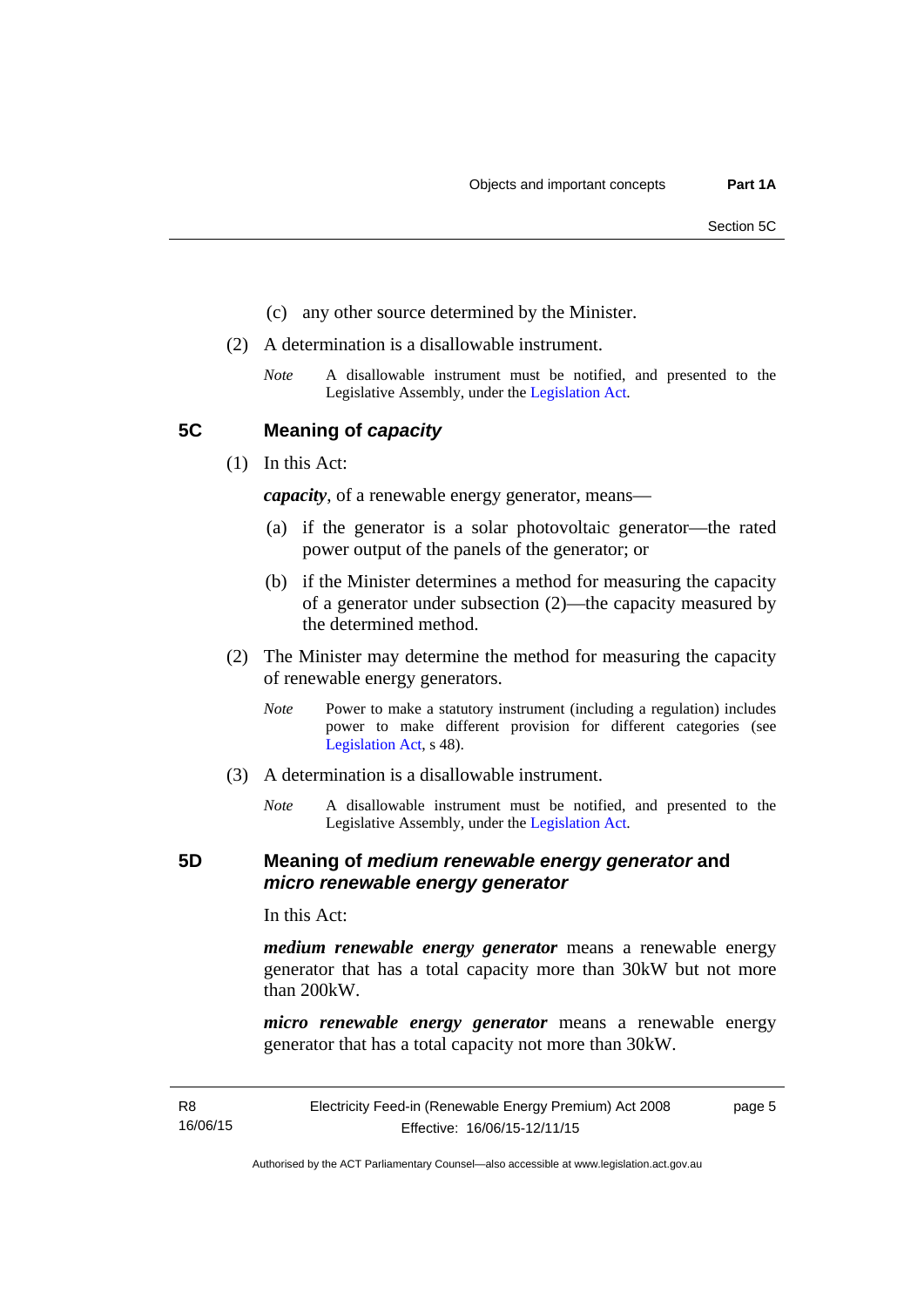Section 5E

## <span id="page-9-0"></span>**5E Meaning of** *compliant*

- (1) For this Act, a renewable energy generator is *compliant* if—
	- (a) the generator is installed on premises in the ACT; and
	- (b) when connected to the electricity distributor's network, it complies with the service and installation rules; and
	- (c) the total capacity of the generator, or the total capacity of all renewable energy generators installed on the premises, is not more than—
		- (i) 200kW; or
		- (ii) if the Minister determines another capacity under subsection (2)—the applicable determined capacity; and
	- (d) if the generator is a micro or medium renewable energy generator—the generator is connected to the electricity distributor's network before the total capacity of all micro and medium renewable energy generators connected to the network reaches—
		- (i) 30MW; or
		- (ii) if the Minister determines another capacity under subsection (3)—the determined capacity; and
	- (e) if the generator is a micro renewable energy generator—the distributor received the application for the connection of the generator by 29 July 2011; and
	- (f) if the generator is a medium renewable energy generator—the distributor received the application for the connection of the generator by 13 July 2011; and
	- (g) the generator is installed on premises and connected to the electricity distributor's network before 31 December 2016.

R8 16/06/15

Authorised by the ACT Parliamentary Counsel—also accessible at www.legislation.act.gov.au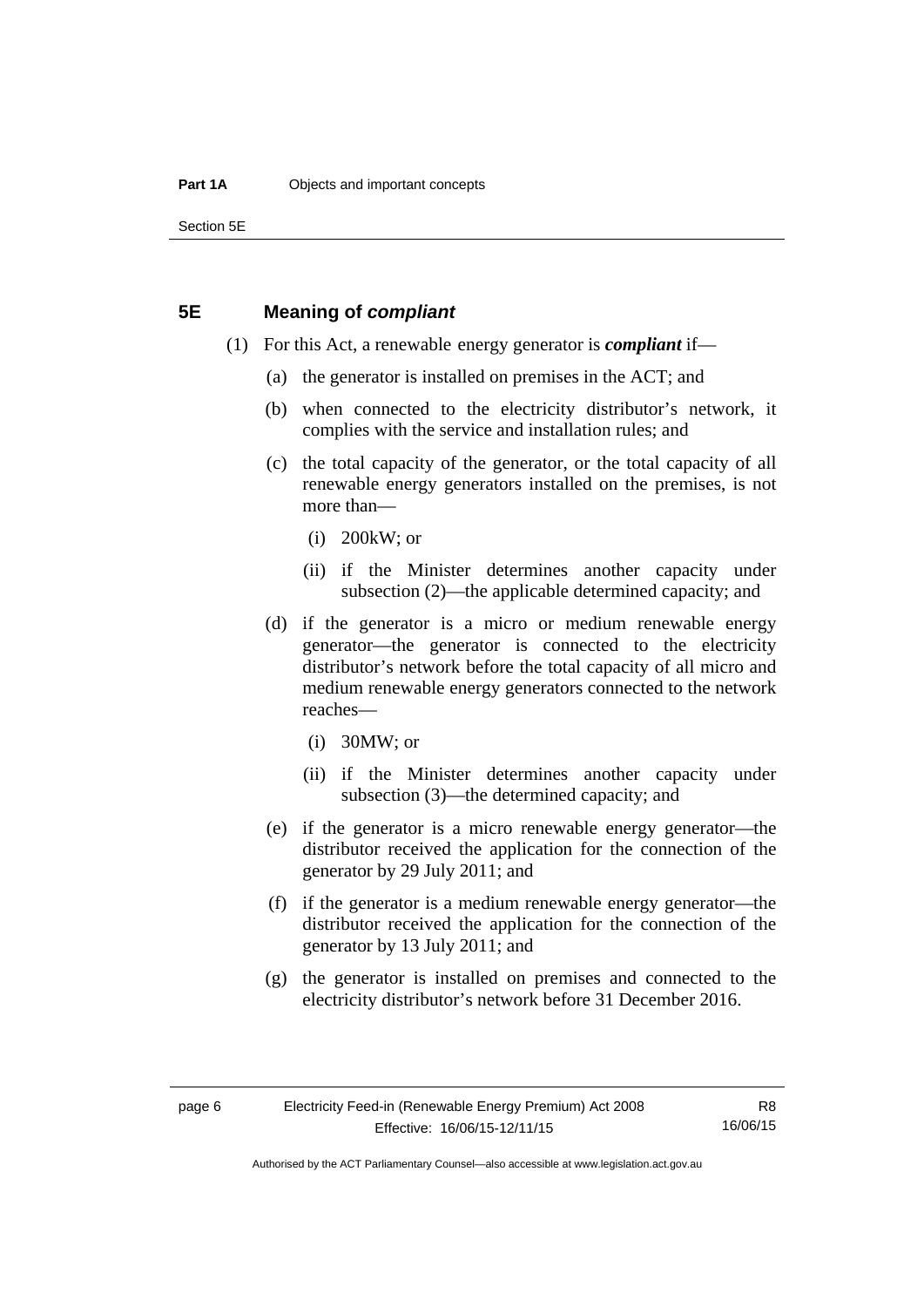- (2) The Minister may determine a total capacity for the following:
	- (a) micro renewable energy generators installed on premises;
	- (b) medium renewable energy generators installed on premises;
	- (c) all renewable energy generators installed on premises.
- (3) The Minister may determine the total capacity for all micro and medium renewable energy generators connected to the electricity distributor's network.
- (4) A determination is a disallowable instrument.
	- *Note* A disallowable instrument must be notified, and presented to the Legislative Assembly, under the [Legislation Act.](http://www.legislation.act.gov.au/a/2001-14)
- (5) In this section:

*service and installation rules* means the service and installation rules for connection to the electricity distribution network, as in force from time to time, made under a technical code, as in force from time to time, made under the *[Utilities Act 2000](http://www.legislation.act.gov.au/a/2000-65)*.

*Note* Technical codes made under the *[Utilities Act 2000](http://www.legislation.act.gov.au/a/2000-65)* are accessible at [www.icrc.act.gov.au.](http://www.icrc.act.gov.au/) The service and installation rules are accessible at [www.actewagl.com.au](http://www.actewagl.com.au/).

# <span id="page-10-0"></span>**5F Meaning of** *eligible entity*

(1) In this Act:

*eligible entity*—

- (a) means—
	- (i) if an incorporated association owns the premises on which a compliant renewable energy generator is installed—the incorporated association; or
	- (ii) if a cooperative owns the premises on which a compliant renewable energy generator is installed—the cooperative; or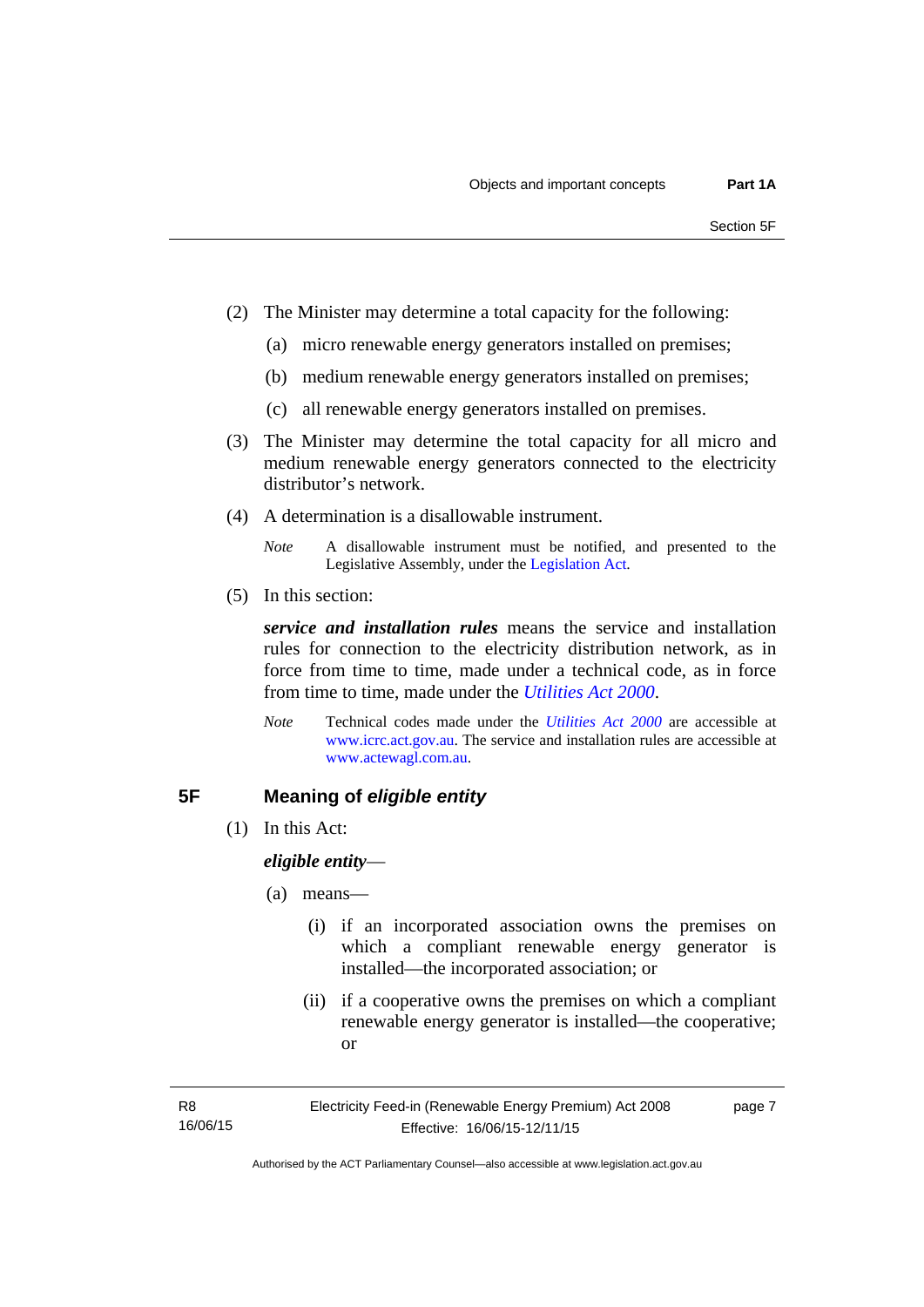Section 5F

- (iii) if a person owns commercial or retail premises on which a compliant renewable energy generator is installed—the person; or
- (iv) if a person (the *lessee*) leases premises, or a part of premises, to install or operate a compliant renewable energy generator—the lessee; or
- (v) in any other case—the occupier of premises on which a compliant renewable energy generator is installed; but
- (b) does not include—
	- (i) a territory agency; or
	- (ii) a territory-owned corporation; or
	- (iii) the Commonwealth or a Commonwealth authority; or
	- (iv) an entity determined by the Minister.
- (2) A determination is a disallowable instrument.
	- *Note* A disallowable instrument must be notified, and presented to the Legislative Assembly, under the [Legislation Act.](http://www.legislation.act.gov.au/a/2001-14)
- (3) In this section:

*commercial premises*—see the *[Leases \(Commercial and Retail\)](http://www.legislation.act.gov.au/a/2001-18)  [Act 2001](http://www.legislation.act.gov.au/a/2001-18)*, section 7 (1).

*Commonwealth authority* means any of the following (other than an educational institution):

- (a) a corporation established for a public purpose under a Commonwealth Act;
- (b) a company in which a controlling interest is held by any 1 of the following, or by 2 or more of the following together:
	- (i) the Commonwealth;
	- (ii) a corporation mentioned in paragraph (a);

R8 16/06/15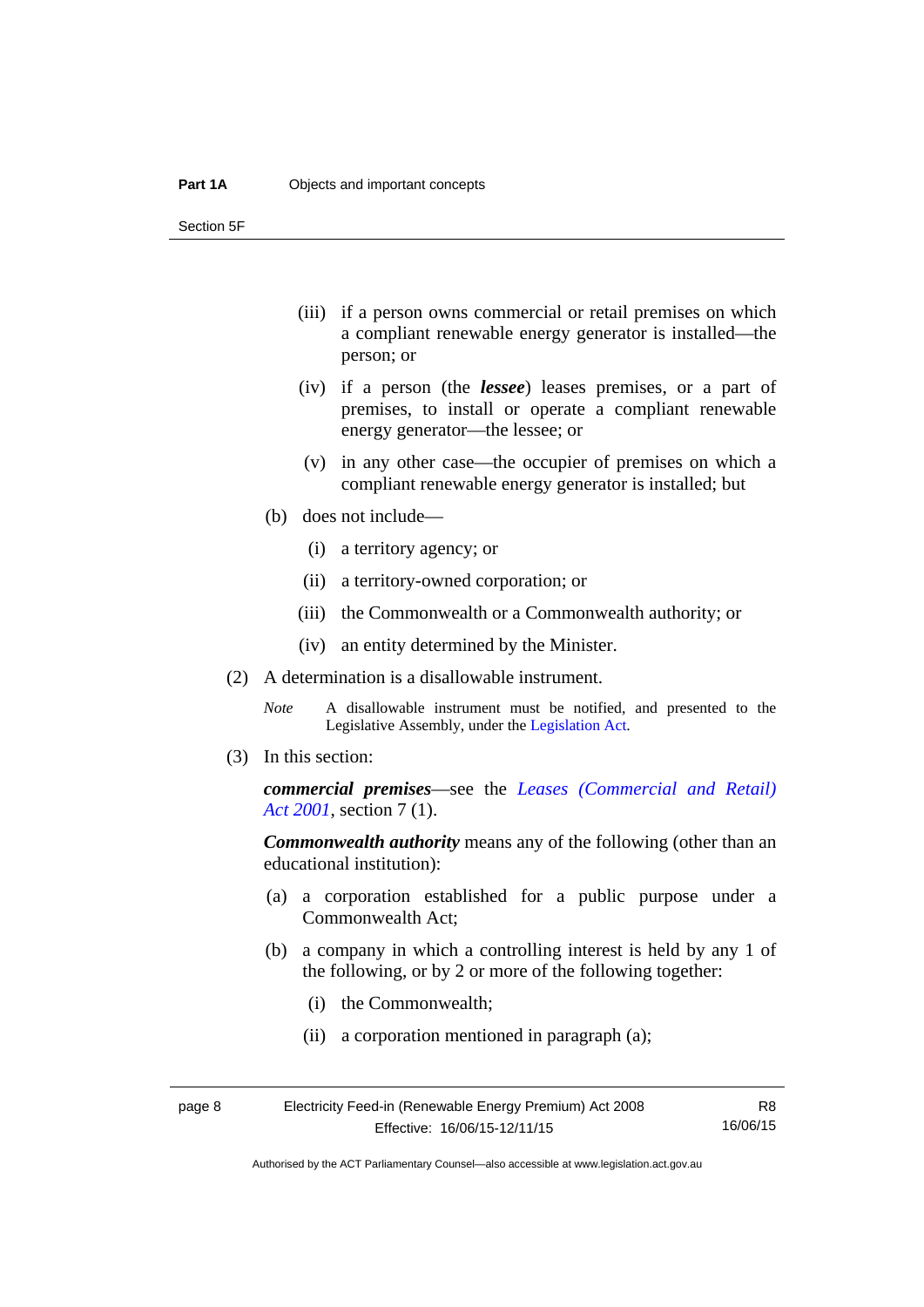(iii) an entity mentioned in subparagraph (i) or (ii).

*cooperative*—see the *[Cooperatives Act 2002](http://www.legislation.act.gov.au/a/2002-45)*, dictionary.

### *educational institution* means—

- (a) a government school or school-related institution established under the *[Education Act 2004](http://www.legislation.act.gov.au/a/2004-17)*, section 20; or
- (b) a registered higher education provider under the *[National](http://www.comlaw.gov.au/Series/C2011A00012)  [Vocational Education and Training Regulator Act 2011](http://www.comlaw.gov.au/Series/C2011A00012)* (Cwlth).

*incorporated association* means an association incorporated under the *[Associations Incorporation Act 1991](http://www.legislation.act.gov.au/a/1991-46)* or a law of another jurisdiction corresponding, or substantially corresponding, to that Act.

*occupier*, of premises, means the person to whom electricity for the premises is supplied by a NERL retailer.

*retail premises*—see the *[Leases \(Commercial and Retail\) Act 2001](http://www.legislation.act.gov.au/a/2001-18)*, section 7(2).

*territory agency* means any of the following (other than an educational institution):

- (a) the Territory;
- (b) a territory instrumentality, and any other corporation established for a public purpose under a territory law;
- (c) a company in which a controlling interest is held by any 1 of the following, or by 2 or more of the following together:
	- (i) the Territory;
	- (ii) a Minister;
	- (iii) a corporation mentioned in paragraph (b);
	- (iv) an entity mentioned in subparagraphs (i) to (iii).

page 9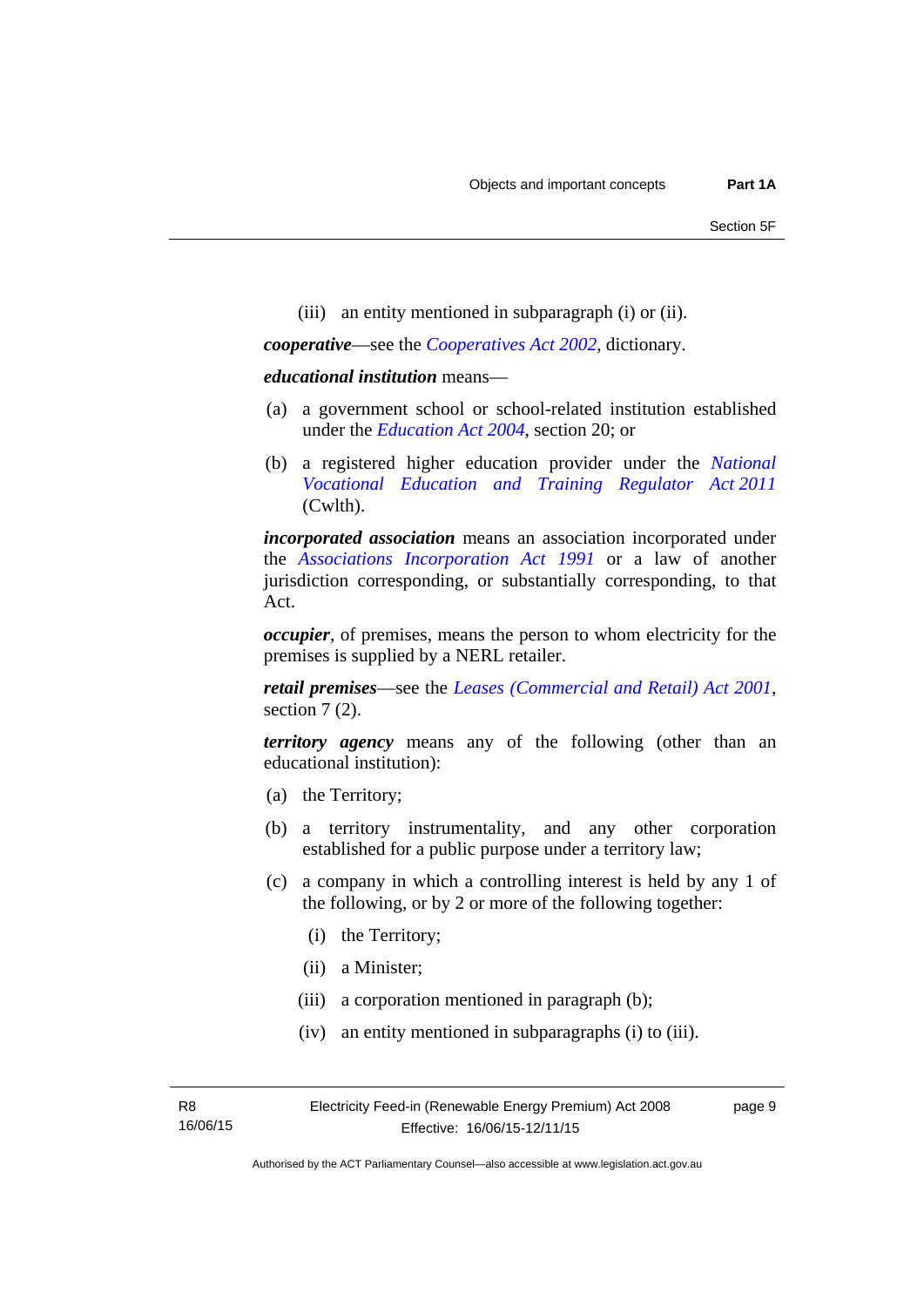Section 6

# <span id="page-13-0"></span>**Part 2 Renewable energy—supply to electricity network**

# <span id="page-13-1"></span>**6 Feed-in from renewable energy generators to electricity network**

(1) This section applies to—

- (a) an electricity distributor licensed to distribute electricity through an electricity network; and
- (b) a NERL retailer authorised to supply electricity from the electricity network.
- (2) It is a condition of the electricity distributor's licence that the distributor must, on application by an eligible entity—
	- (a) connect a renewable energy generator to the distributor's network to enable electricity generated by the generator to be supplied to the network; and
	- (b) reimburse the NERL retailer that supplies electricity to the eligible entity's premises the difference between—
		- (i) the amount payable under subsection (3) for electricity generated by the generator to be supplied to the network; and
		- (ii) the normal cost of that electricity; and
	- (c) pass on to the eligible entity the additional metering costs in relation to electricity generated by the generator.
- (3) The NERL retailer must, on application by an eligible entity, pay the eligible entity, in accordance with section 8, for the total amount of electricity generated by the renewable energy generator on or after the day the application is made.

R8 16/06/15

Authorised by the ACT Parliamentary Counsel—also accessible at www.legislation.act.gov.au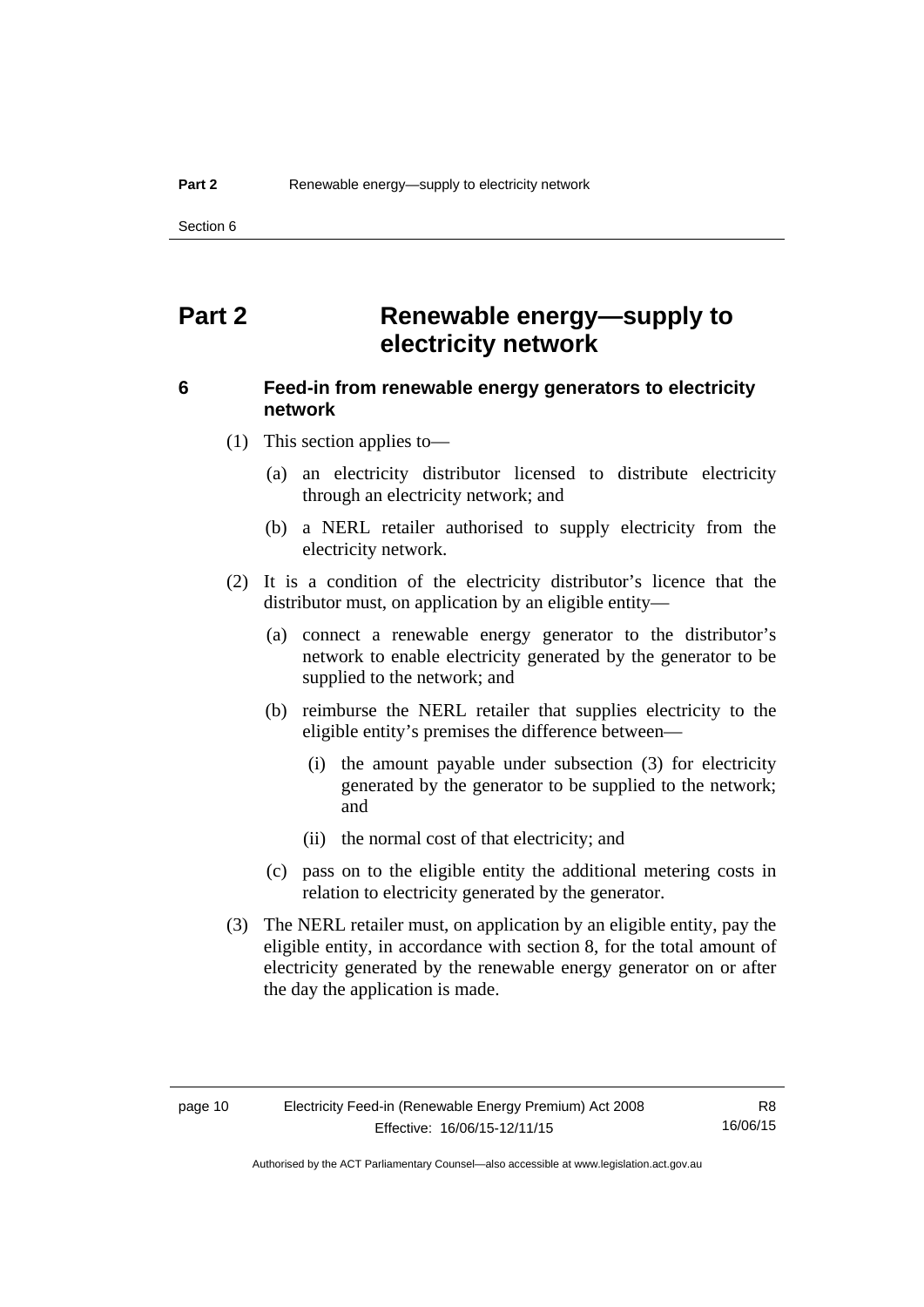## <span id="page-14-0"></span>**6A What is the** *normal cost of electricity***?**

- (1) The Minister may determine an amount to be the *normal cost of electricity* in relation to a period.
- (2) A determination is a notifiable instrument.

*Note* A notifiable instrument must be notified under the [Legislation Act](http://www.legislation.act.gov.au/a/2001-14).

- (3) The Minister may make guidelines for a determination under this section.
- (4) A guideline is a disallowable instrument.
	- *Note* A disallowable instrument must be notified, and presented to the Legislative Assembly, under the [Legislation Act.](http://www.legislation.act.gov.au/a/2001-14)

### <span id="page-14-1"></span>**7 Utility service**

The action required by a distributor under section  $6(2)$  is a utility service for the *[Utilities Act 2000](http://www.legislation.act.gov.au/a/2000-65)*.

*Note* The action required by a NERL retailer under s 6 (3) is a utility service for the *[Utilities Act 2000](http://www.legislation.act.gov.au/a/2000-65)*, pt 4 (Industry codes) (see that Act, s 75B).

# <span id="page-14-2"></span>**8 Payment for electricity from renewable energy generators**

- (1) For section 6 (3), payment must be at the following rate:
	- (a) for electricity generated by a micro renewable energy generator—
		- (i) if an eligible entity entered into a contract for the installation of the generator before 1 June 2011—
			- (A) 100% of the premium rate; or
			- (B) if a lower percentage is determined under section 9 for this paragraph—that percentage of the premium rate; or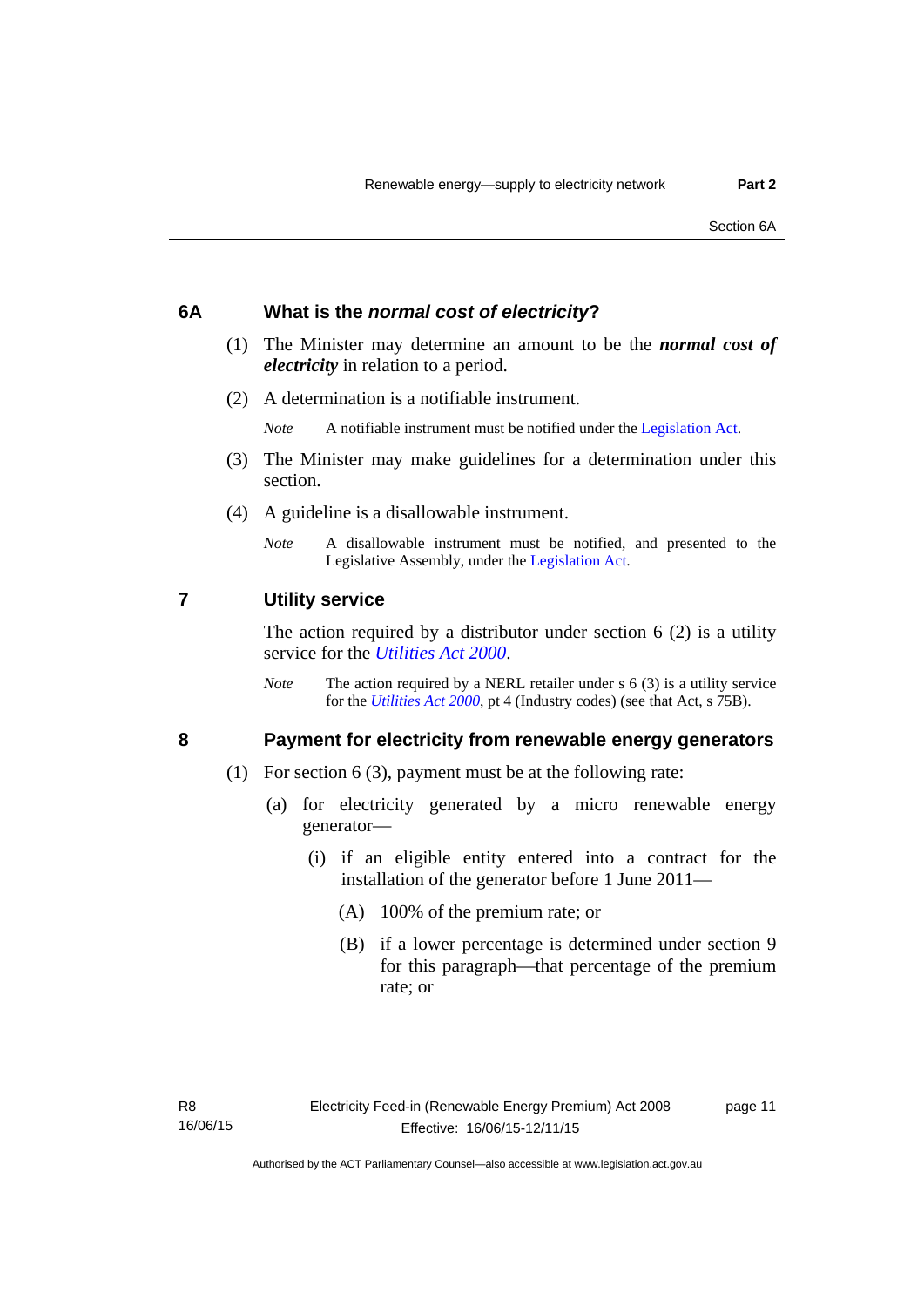- (ii) if an eligible entity entered into a contract for the installation of the generator on or after 1 June 2011—
	- (A) 66% of the premium rate; or
	- (B) if a lower percentage is determined under section 9 for this paragraph—that percentage of the premium rate;
- (b) for electricity generated by a medium renewable energy generator—
	- (i) if an eligible entity entered into a contract for the installation of the generator before the relevant date—
		- (A) 75% of the premium rate; or
		- (B) if a lower percentage is determined under section 9 for this paragraph—that percentage of the premium rate; or
	- (ii) if an eligible entity entered into a contract for the installation of the generator on or after the relevant date—
		- (A) 66% of the premium rate; or
		- (B) if a lower percentage is determined under section 9 for this paragraph—that percentage of the premium rate.
- (2) Payment must be made to the eligible entity quarterly in arrears for the total amount of electricity generated by the generator.
- (3) In this section:

*relevant date* means the day the *[Electricity Feed-in \(Renewable](http://www.legislation.act.gov.au/a/2011-25)  [Energy Premium\) Amendment Act 2011 \(No 2\)](http://www.legislation.act.gov.au/a/2011-25)* commenced.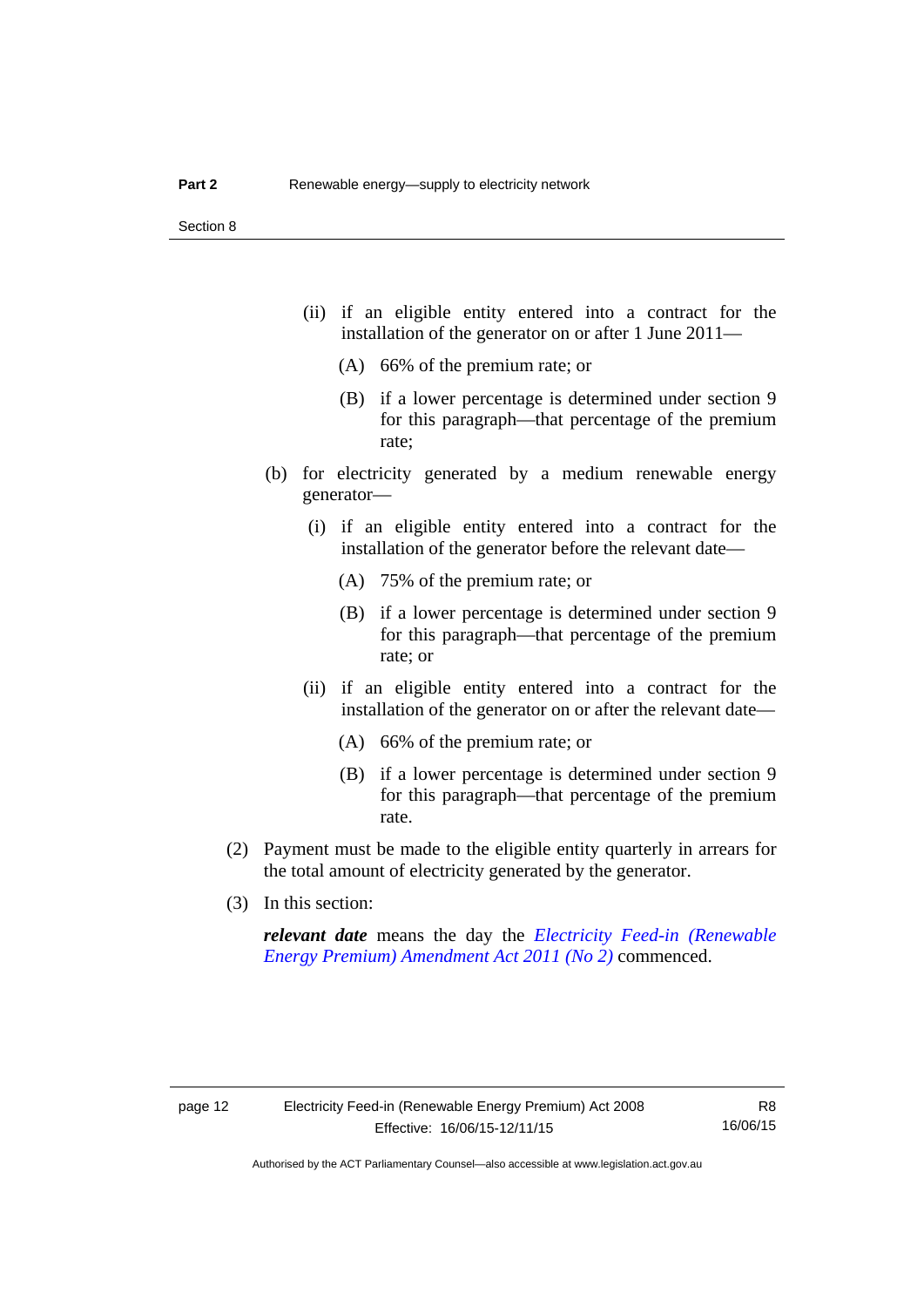# <span id="page-16-0"></span>**8A Recovery of cost of renewable energy premium**

- (1) This section applies if a NERL retailer imposes a recovery of costs on electricity consumers to recover the cost of a renewable energy premium payable to an eligible entity under this Act.
- (2) The recovery of costs must be imposed on an electricity consumer in a way that is in proportion to the amount of electricity used by the consumer.

# <span id="page-16-1"></span>**9 Determination of percentages**

- (1) The Minister may determine percentages for section 8 (Payment for electricity from renewable energy generators).
- (2) A determination is a disallowable instrument.
	- *Note* A disallowable instrument must be notified, and presented to the Legislative Assembly, under the [Legislation Act.](http://www.legislation.act.gov.au/a/2001-14)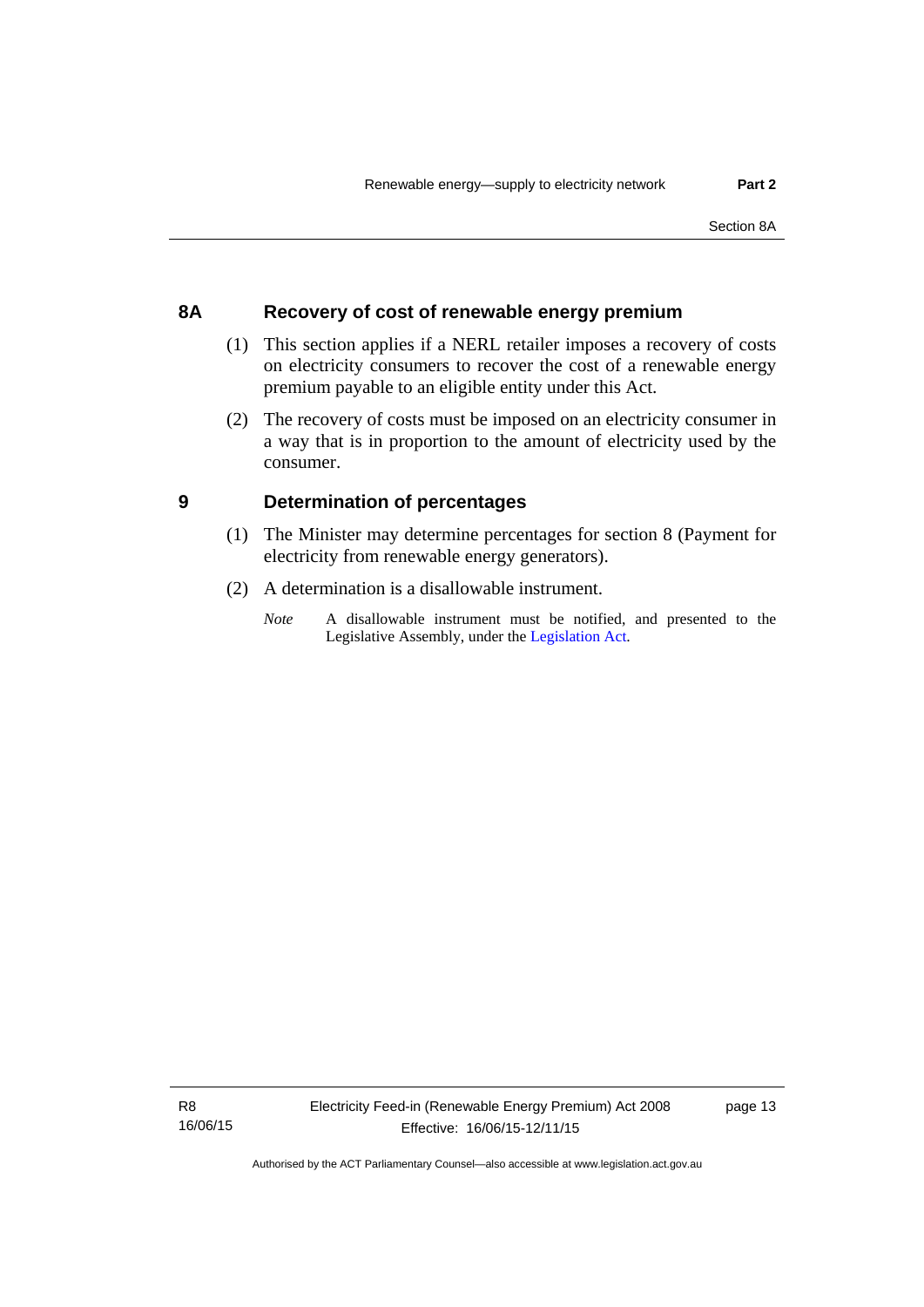# <span id="page-17-0"></span>**Part 3 Renewable energy premium determination of rate**

# <span id="page-17-1"></span>**10 Determination of premium rate**

- (1) The Minister must determine the premium rate for amounts payable by a NERL retailer under section 6 (Feed-in from renewable energy generators to electricity network) for compliant renewable energy generators.
- (2) A determination is a disallowable instrument.
	- *Note* A disallowable instrument must be notified, and presented to the Legislative Assembly, under the [Legislation Act.](http://www.legislation.act.gov.au/a/2001-14)
- (3) In making a determination, the Minister—
	- (a) must seek the advice of the Independent Competition and Regulatory Commission to assist the Minister to determine the premium rate; and
	- (b) must give priority to the following:
		- (i) the desirability of costs under this Act impacting equitably on all electricity users;
		- (ii) the need to encourage the generation of electricity from renewable sources;
		- (iii) the need to reduce emissions from greenhouse gases;
		- (iv) the need to reduce the likely effects of climate change;
		- (v) the desirability of eligible entities being able to recoup investment on renewable energy generators within a reasonable time; and
	- (c) must have regard to the following:
		- (i) the amounts payable under this Act by an electricity distributor;

R8

Authorised by the ACT Parliamentary Counsel—also accessible at www.legislation.act.gov.au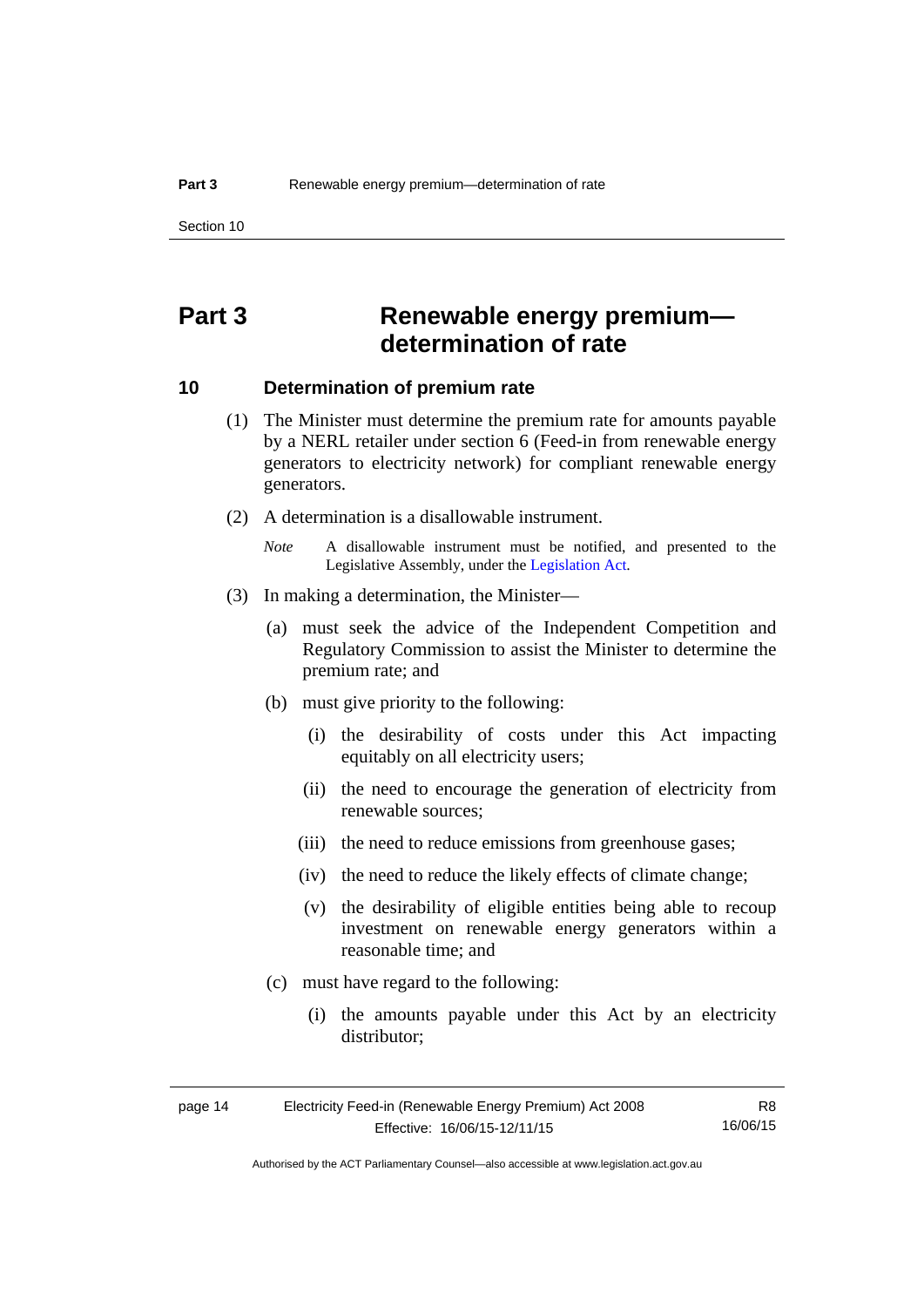- (ii) the amounts payable under this Act by a NERL retailer;
- (iii) any additional metering costs passed on to an eligible entity because of section 6 (2) (c);
- (iv) any advice received from the Independent Competition and Regulatory Commission in response to a request under paragraph (a);
- (v) anything else the Minister considers relevant.
- (4) If the Minister receives any advice requested under subsection (3) (a), the Minister must—
	- (a) present a copy of the advice to the Legislative Assembly within 3 sitting days after receiving the advice; and
	- (b) give a copy of the advice to each member of the Legislative Assembly—
		- (i) at least 14 days before the Minister makes the determination; but
		- (ii) within 30 days after receiving the advice.

# <span id="page-18-0"></span>**11 Premium rate—20 years**

- (1) The premium rate for the financial year in which a renewable energy generator is connected to a distributor's network applies, if the generator remains connected to the network, in relation to electricity generated by the generator during the 20 years after the date of the connection.
- (2) For subsection (1), a generator is taken to remain connected to the network—
	- (a) during any temporary interruption to the connection for repair or maintenance work or relocation of the connection or generator at the same premises; or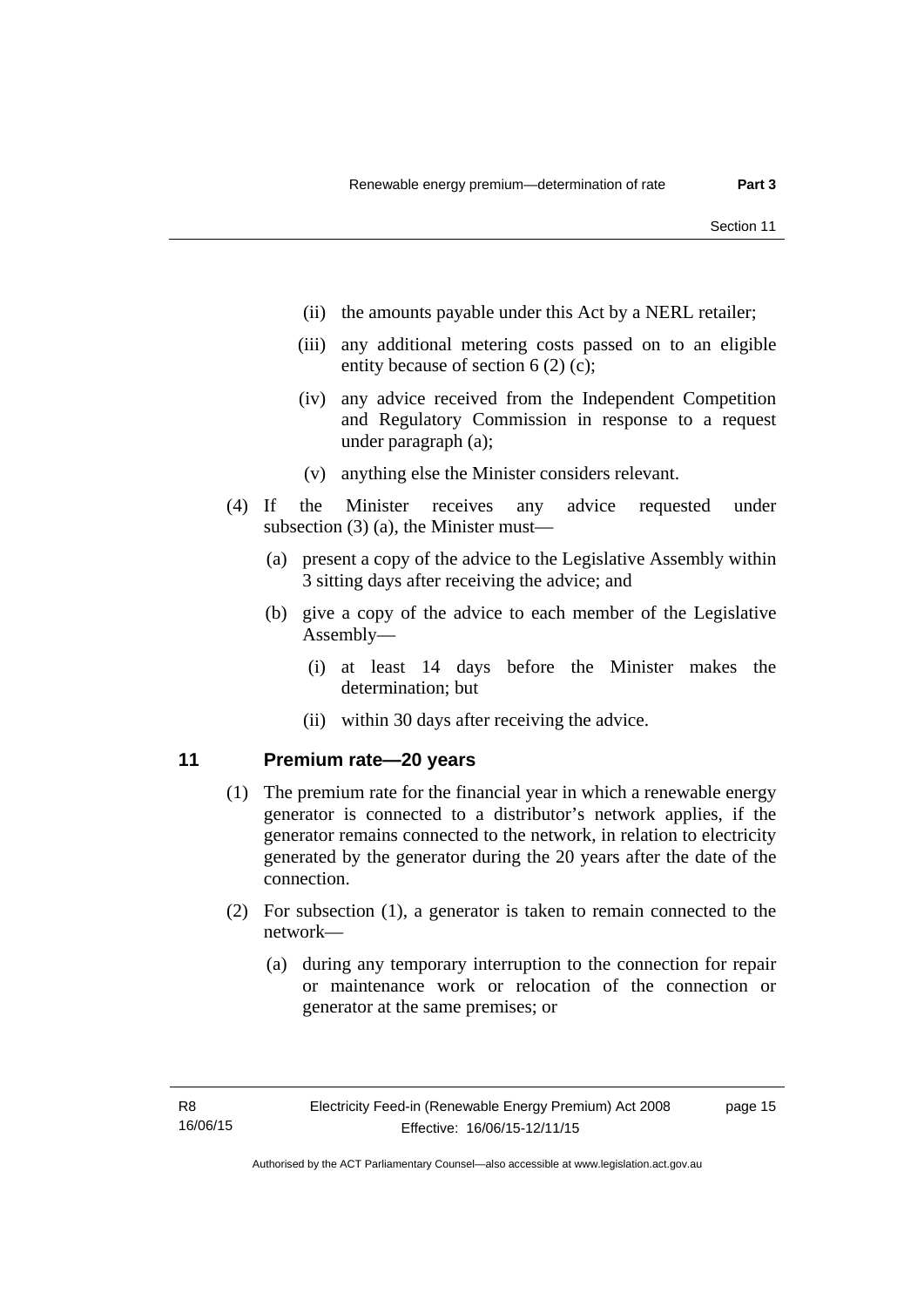- (b) if the generator is transferred with the premises to another person who is an eligible entity in relation to the premises; or
- (c) if the generator is transferred to other premises in relation to which the eligible entity is also an eligible entity.
- (3) For subsection (1), a micro renewable energy generator (the *old generator*) is taken to remain connected to the network if—
	- (a) the old generator was or is installed on premises that are, or are on the same parcel of land as, affected residential premises; and
	- (b) the affected residential premises have been or are to be demolished; and
	- (c) the eligible entity for the affected residential premises becomes an eligible entity in relation to other premises (the *new premises*); and
	- (d) a micro renewable energy generator (the *new generator*) is installed on the new premises; and
	- (e) the total capacity of the new generator is not greater than the total capacity of the old generator when the old generator was first connected to the network; and
	- (f) the new generator is connected to the network.
- (4) In this section:

*affected residential premises* means premises, or a part of premises—

- (a) that—
	- (i) are a class 1 or class 2 building; and
	- (ii) contain or have contained loose-fill asbestos insulation; or
- (b) that are included in the affected residential premises register.

Authorised by the ACT Parliamentary Counsel—also accessible at www.legislation.act.gov.au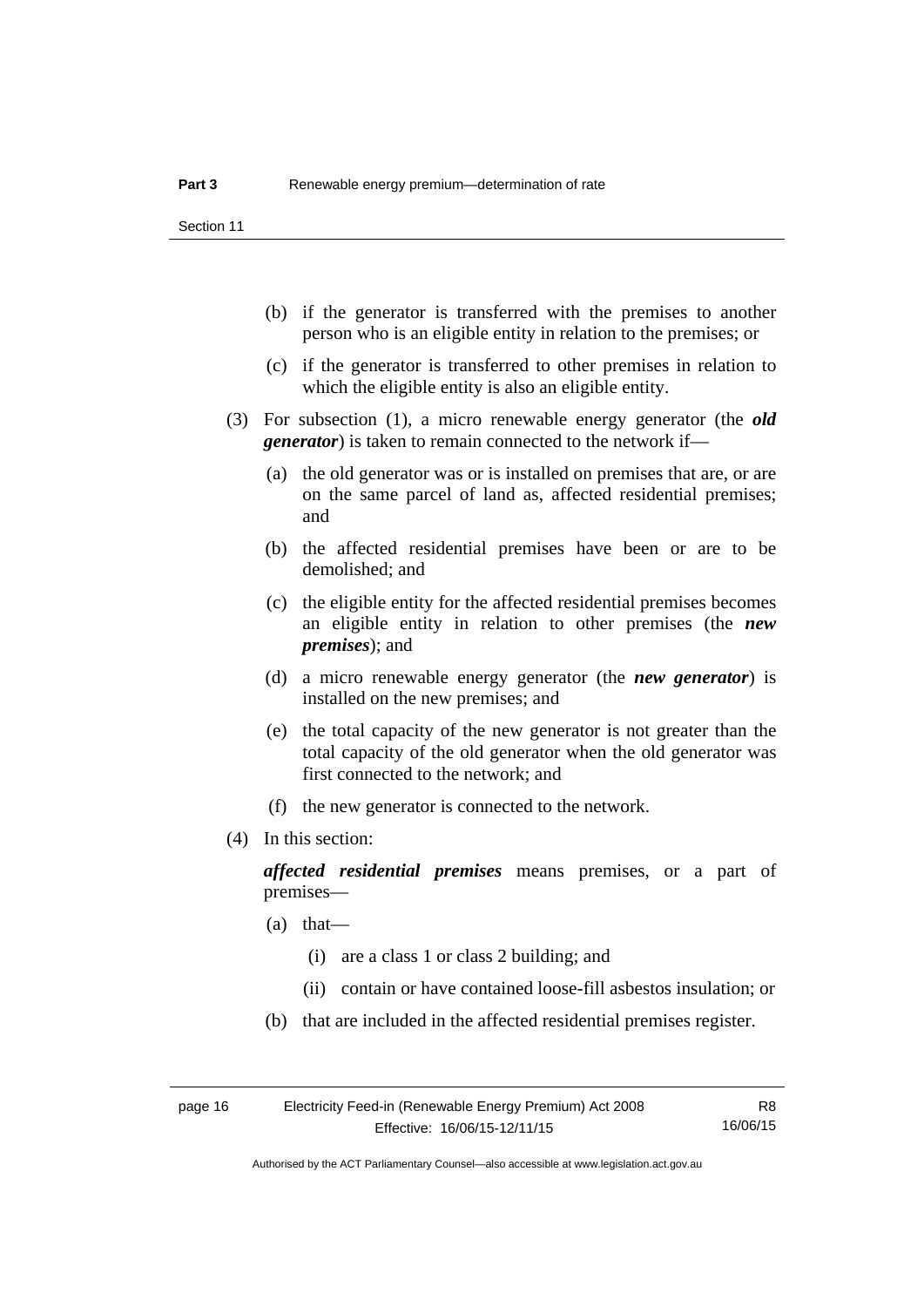*affected residential premises register*—see the *[Dangerous](http://www.legislation.act.gov.au/a/2004-7)  [Substances Act 2004](http://www.legislation.act.gov.au/a/2004-7)*, section 47N.

*class*, of building—see the *[Building Act 2004](http://www.legislation.act.gov.au/a/2004-11)*, dictionary.

*loose-fill asbestos insulation*—see the *[Dangerous Substances](http://www.legislation.act.gov.au/a/2004-7)  [Act 2004](http://www.legislation.act.gov.au/a/2004-7)*, section 47M.

page 17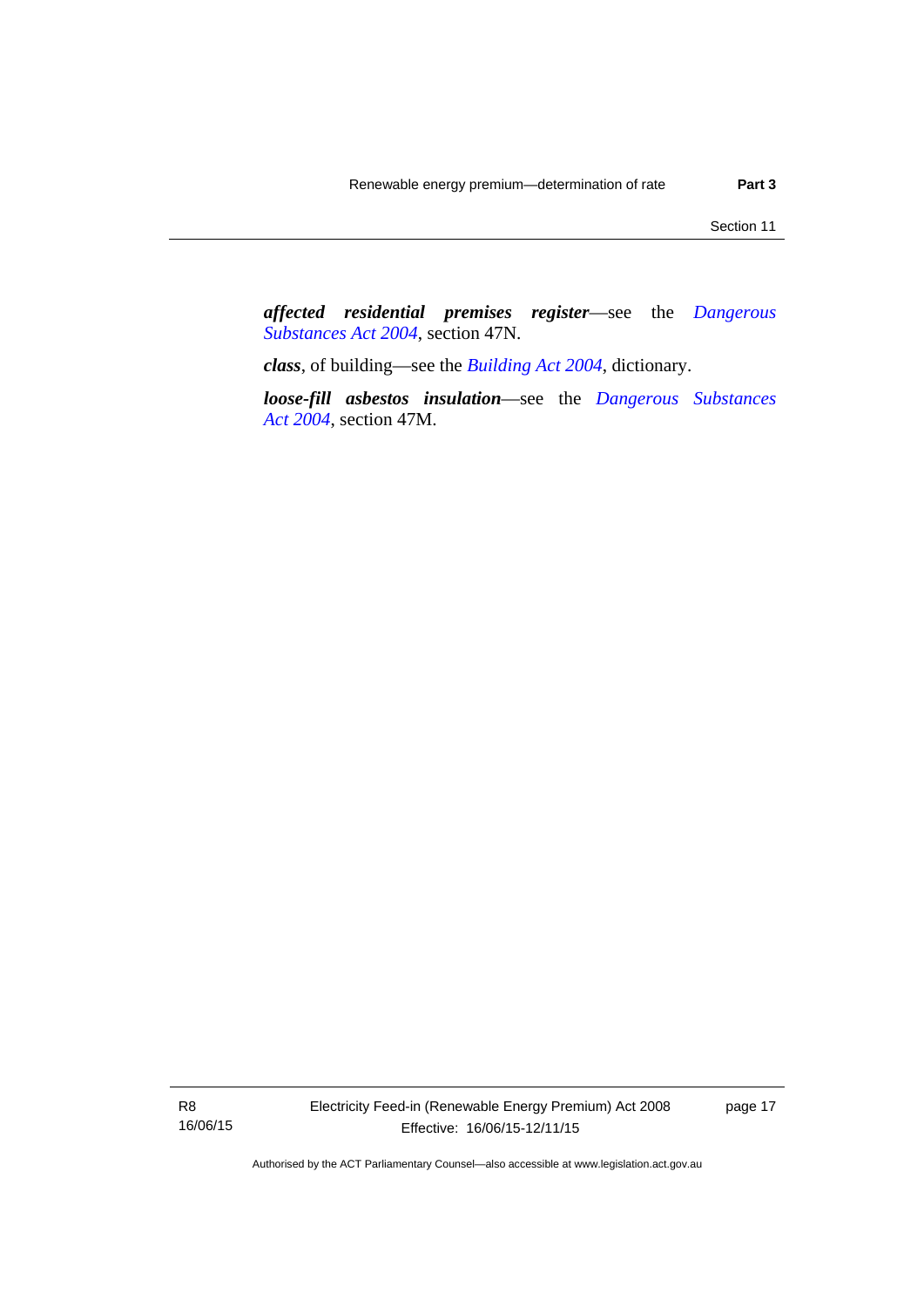### Part 3A Reporting

Section 11A

# <span id="page-21-0"></span>**Part 3A Reporting**

# <span id="page-21-1"></span>**11A Report by Minister**

The Minister must, within 6 months after the end of each financial year, publish on an appropriate government website a report about the following:

- (a) the number of compliant renewable energy generators installed on premises in the ACT;
- (b) the total capacity of compliant renewable energy generators installed on premises in the ACT;
- (c) the costs under this Act on electricity users.

# <span id="page-21-2"></span>**11B Electricity distributors to give information to Minister**

- (1) The Minister must determine the information required to prepare a report under section 11A (the *required information*).
- (2) A determination is a disallowable instrument.
	- *Note* A disallowable instrument must be notified, and presented to the Legislative Assembly, under the [Legislation Act.](http://www.legislation.act.gov.au/a/2001-14)
- (3) Each of the following entities (a *reporting entity)* must give the Minister the required information:
	- (a) an electricity distributor;
	- (b) a NERL retailer.
- (4) A person commits an offence if—
	- (a) the person is a reporting entity; and
	- (b) the person engages in conduct; and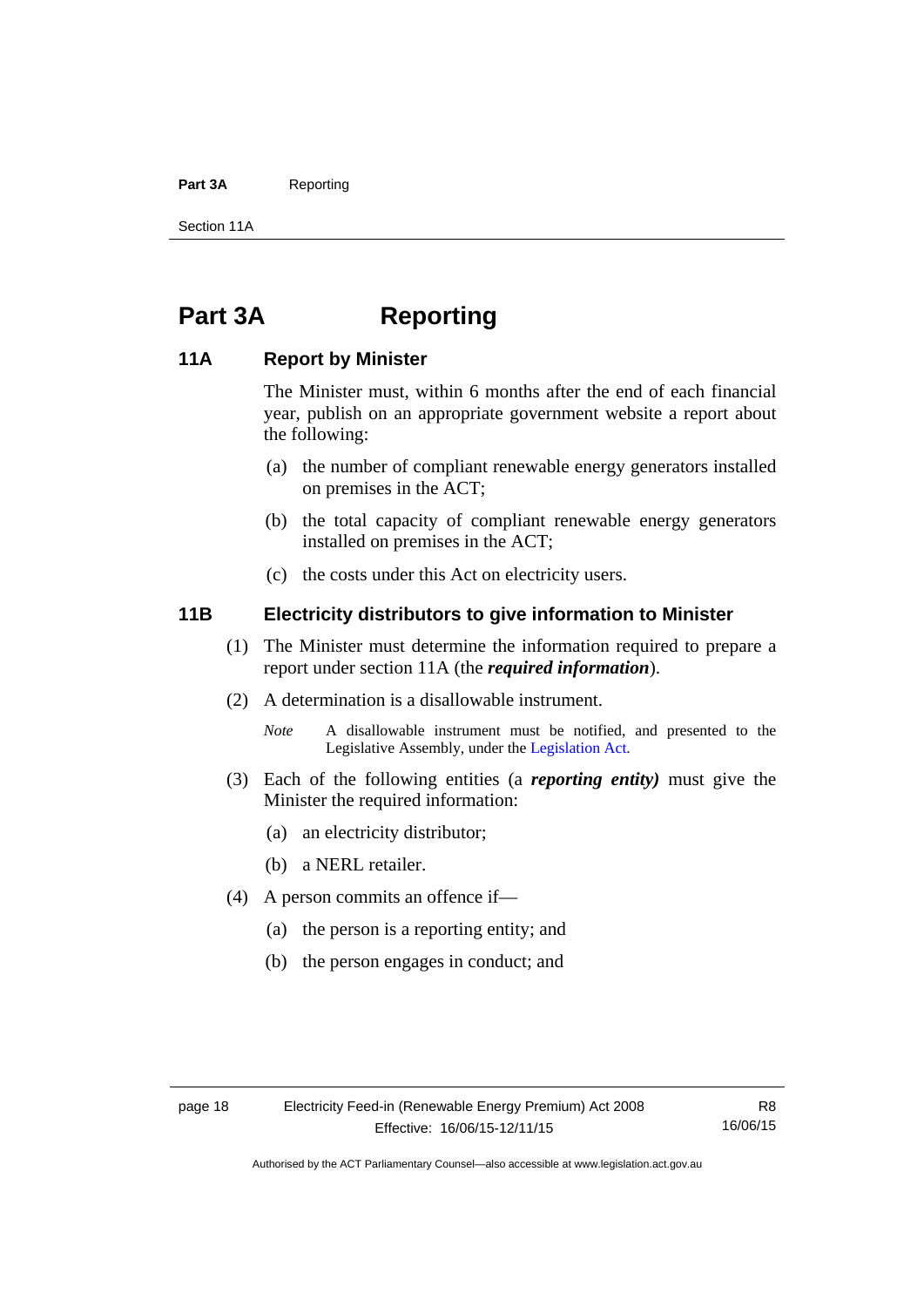- (c) as a result of the conduct, the person fails to give the Minister information; and
- (d) the information is required information.

Maximum penalty: 30 penalty units.

# <span id="page-22-0"></span>**11C Audit of information given to Minister**

- (1) The Minister may require a reporting entity to undertake an audit of the information provided by the reporting entity under section 11B if the Minister believes on reasonable grounds the information is untrue, misleading or incomplete.
- (2) The audit must be—
	- (a) paid for by the reporting entity; and
	- (b) undertaken by—
		- (i) an auditor appointed by the Minister; or
		- (ii) if the Minister decides not to appoint an auditor—an auditor that is independent of the reporting entity; and
	- (c) undertaken in accordance with requirements determined by the Minister.
- (3) A determination is a disallowable instrument.
	- *Note* A disallowable instrument must be notified, and presented to the Legislative Assembly, under the [Legislation Act.](http://www.legislation.act.gov.au/a/2001-14)
- (4) A person commits an offence if—
	- (a) the person is a reporting entity; and
	- (b) the person gives the Minister information under section 11B; and
	- (c) the Minister requires an audit of the information; and

page 19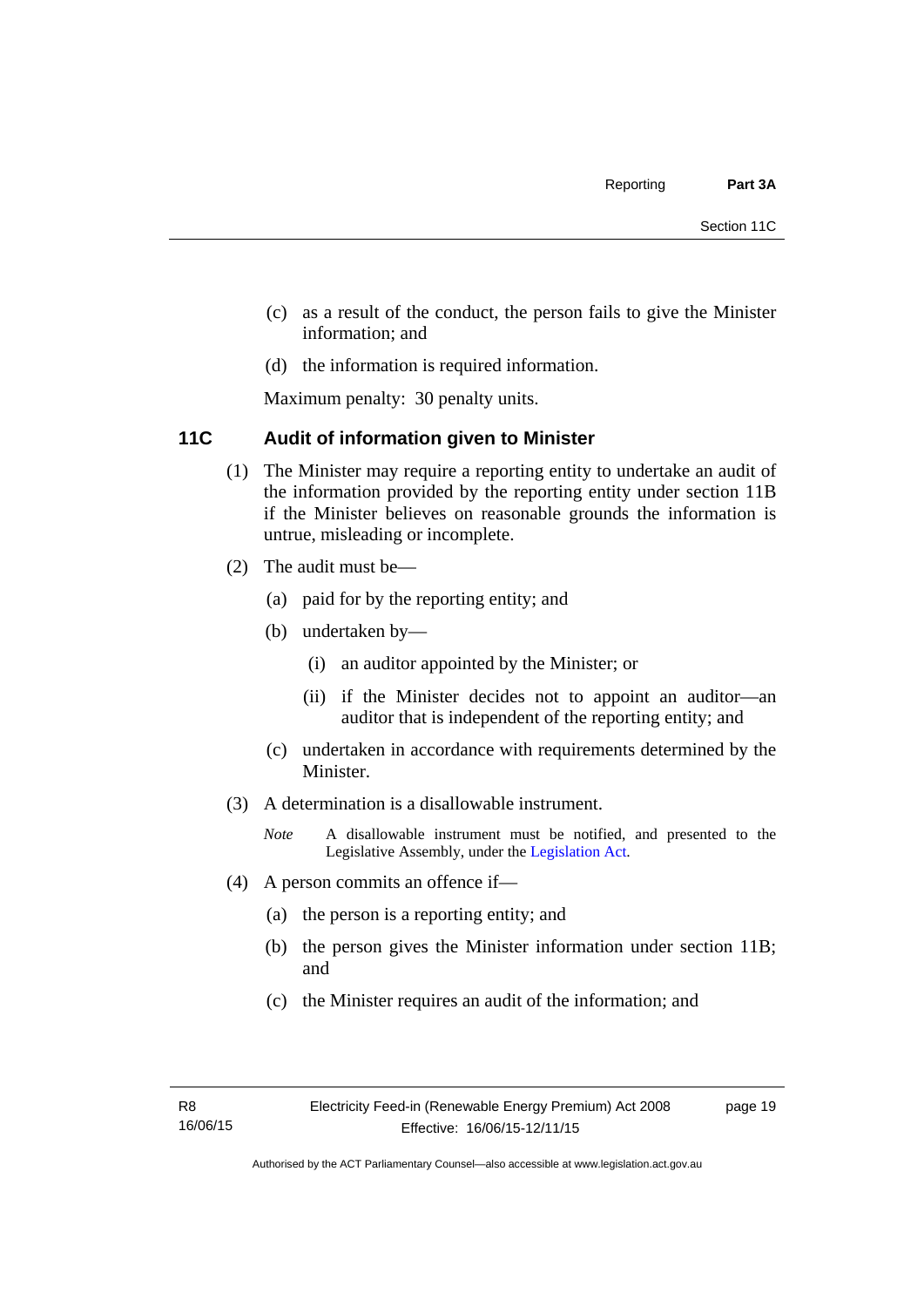### Part 3A Reporting

Section 11C

- (d) the person engages in conduct; and
- (e) as a result of the conduct, the person fails to undertake the required audit.

Maximum penalty: 400 penalty units.

page 20 Electricity Feed-in (Renewable Energy Premium) Act 2008 Effective: 16/06/15-12/11/15

R8 16/06/15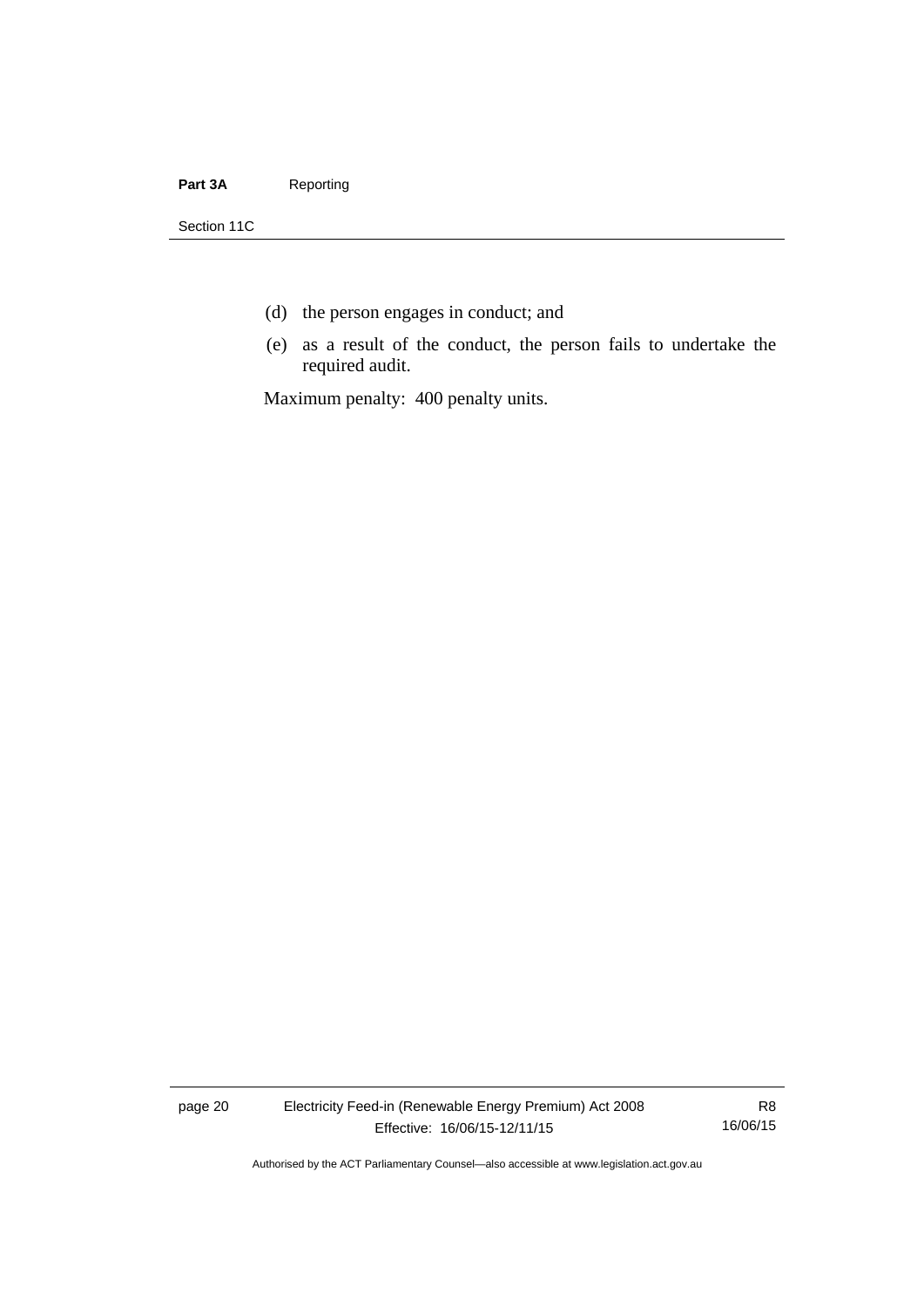# <span id="page-24-0"></span>**Part 4 Miscellaneous**

# <span id="page-24-1"></span>**12 Regulation-making power**

- (1) The Executive may make regulations for this Act.
	- *Note* Regulations must be notified, and presented to the Legislative Assembly, under the [Legislation Act](http://www.legislation.act.gov.au/a/2001-14).
- (2) A regulation may make provision in relation to notices to be placed at premises where a renewable energy generator is located.
- (3) A regulation may create offences and fix maximum penalties of not more than 30 penalty units for the offences.

# <span id="page-24-2"></span>**13 Review of operation of Act**

- (1) The Minister must review the operation of this Act at least once every 5 years (a *review period*) after the day this Act commences.
- (2) The review must include a consideration of the impact of costs under this Act on electricity users and, in particular, whether the impacts are equitable.
- (3) The Minister must present a copy of the report of the review for a review period to the Legislative Assembly not later than 6 months after the end of the review period.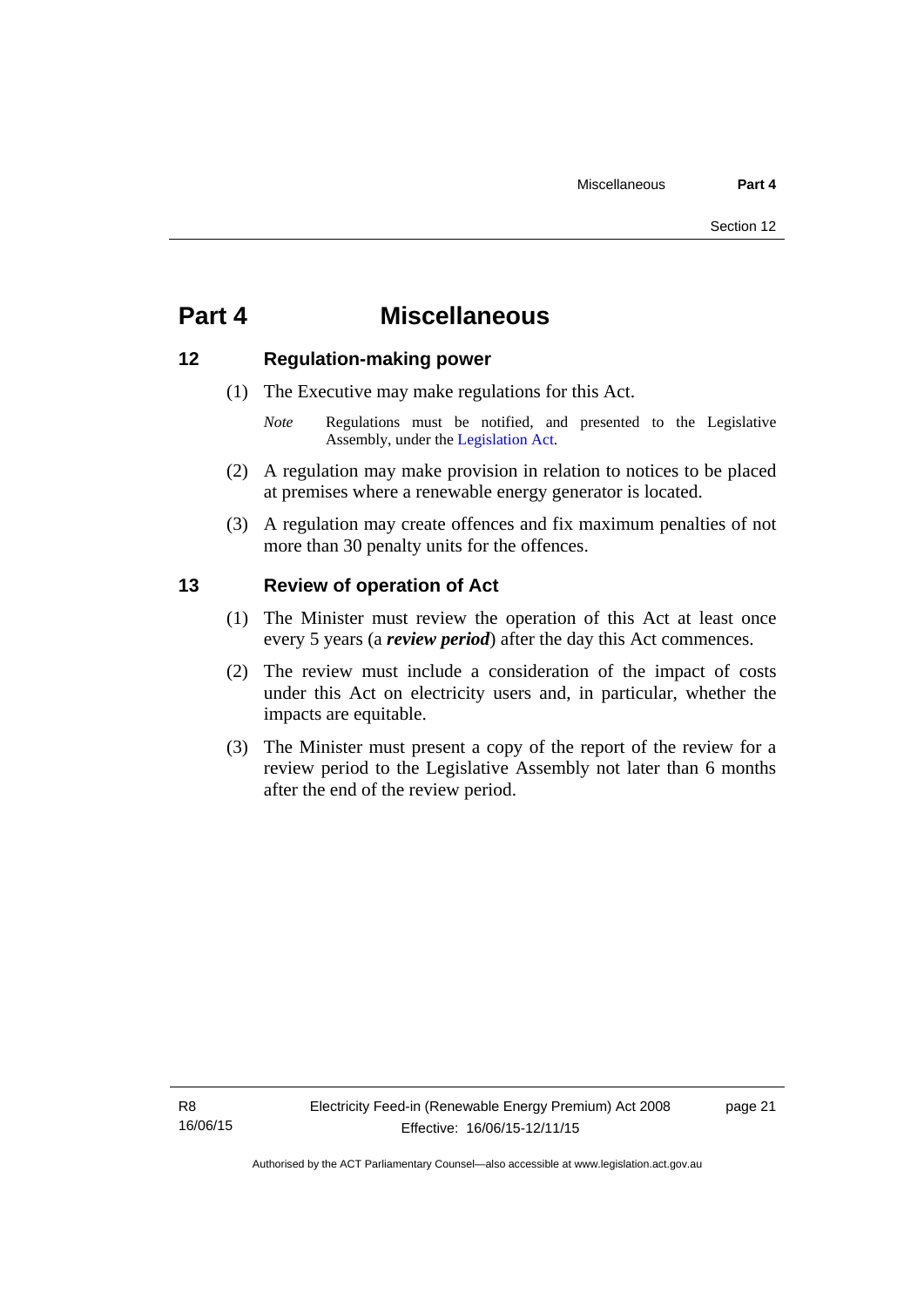# <span id="page-25-0"></span>**Dictionary**

(see  $s$  4)

*Note 1* The [Legislation Act](http://www.legislation.act.gov.au/a/2001-14) contains definitions and other provisions relevant to this Act.

*Note 2* For example, the [Legislation Act,](http://www.legislation.act.gov.au/a/2001-14) dict, pt 1, defines the following terms:

- disallowable instrument (see s 9)
	- Executive
	- Minister (see s 162)
	- National Electricity (ACT) Law
	- National Energy Retail Law (ACT)
	- quarter
	- regulation
	- under.

*additional metering costs*, in relation to electricity generated by a renewable energy generator connected to an electricity network, means metering costs associated with the electricity that are in addition to metering costs for which the distributor is responsible under the rules under the *[National Electricity \(ACT\) Law](http://www.legislation.act.gov.au/a/1997-79/default.asp)*.

*capacity*, of a renewable energy generator—see section 5C.

*compliant*—see section 5E.

*electricity distributor*—see the *[Utilities Act 2000](http://www.legislation.act.gov.au/a/2000-65)*, dictionary.

*electricity network*—see the *[Utilities Act 2000](http://www.legislation.act.gov.au/a/2000-65)*, section 7.

*eligible entity—*see section 5F (1).

*medium renewable energy generator*—see section 5D.

*micro renewable energy generator*—see section 5D.

*NERL retailer* means a person who holds a retailer authorisation under the *[National Energy Retail Law \(ACT\)](http://www.legislation.act.gov.au/a/2012-31/default.asp)*.

*normal cost of electricity*—see section 6A.

page 22 Electricity Feed-in (Renewable Energy Premium) Act 2008 Effective: 16/06/15-12/11/15

R8 16/06/15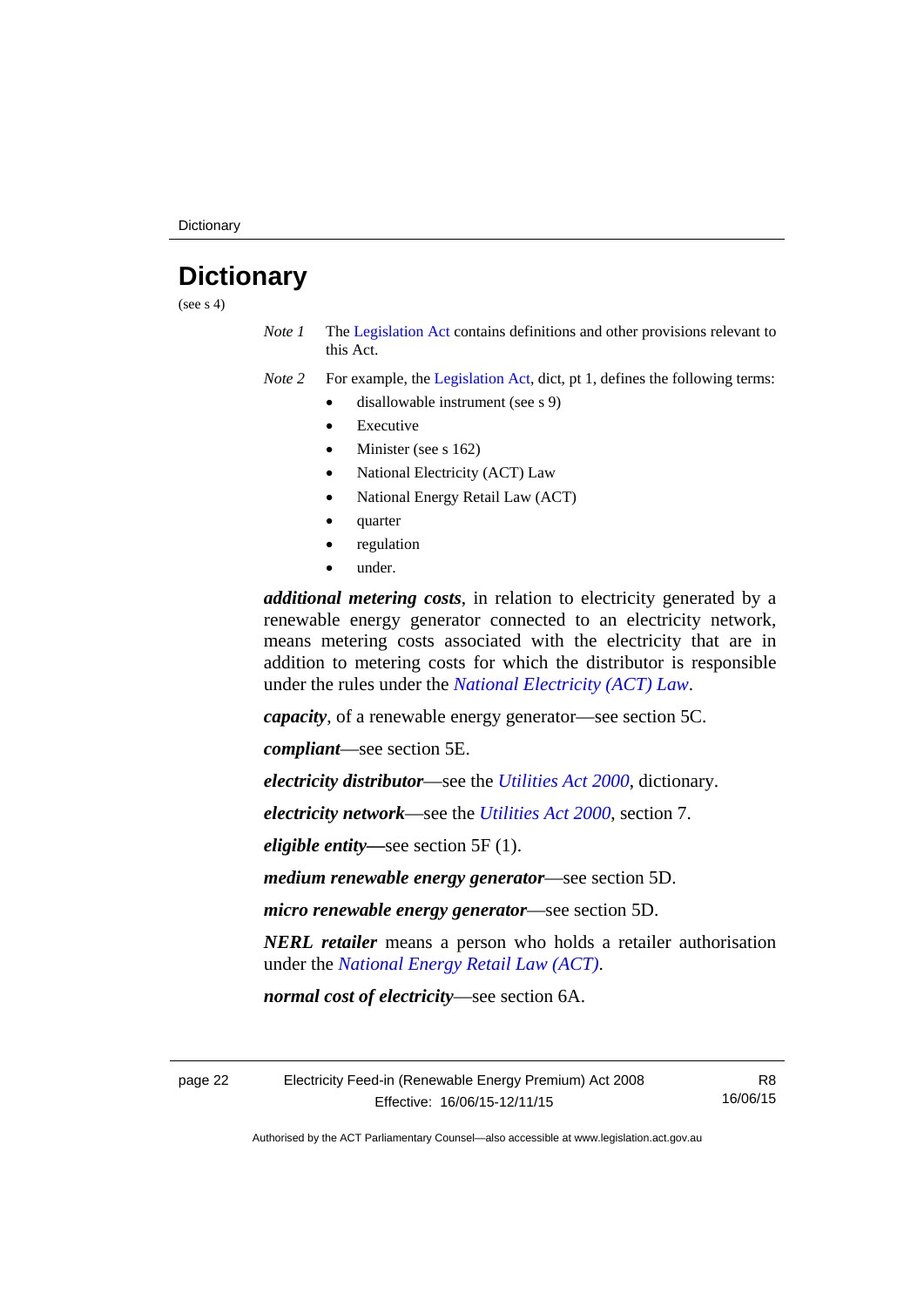*premium rate*, for electricity supplied from a renewable energy generator to an electricity distributor's network, means the premium rate determined under section 10 for the first financial year in which both—

- (a) the generator is connected to the network to enable electricity generated by the generator to be supplied to the network; and
- (b) the eligible entity for the generator makes the application for payment mentioned in section 6 (3).

*renewable energy generator*—see section 5B.

*renewable energy source*—see section 5B.

*reporting entity*—see section 11B (3).

*required information*—see section 11B (1).

R8 16/06/15 page 23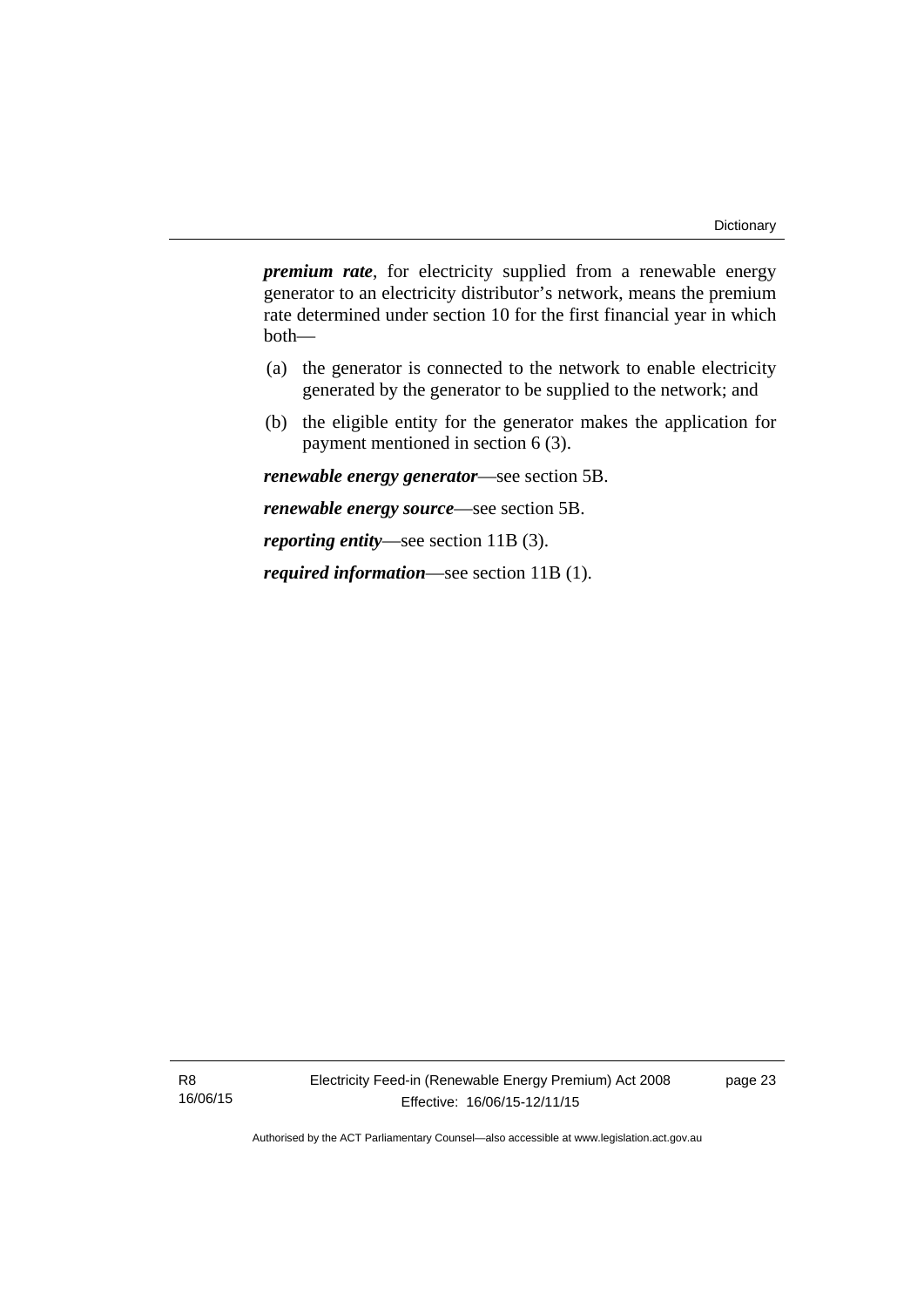1 About the endnotes

# <span id="page-27-0"></span>**Endnotes**

# **1 About the endnotes**

Amending and modifying laws are annotated in the legislation history and the amendment history. Current modifications are not included in the republished law but are set out in the endnotes.

Not all editorial amendments made under the *[Legislation Act 2001](http://www.legislation.act.gov.au/a/2001-14)*, part 11.3 are annotated in the amendment history. Full details of any amendments can be obtained from the Parliamentary Counsel's Office.

Uncommenced amending laws are not included in the republished law. The details of these laws are underlined in the legislation history. Uncommenced expiries are underlined in the legislation history and amendment history.

If all the provisions of the law have been renumbered, a table of renumbered provisions gives details of previous and current numbering.

The endnotes also include a table of earlier republications.

### <span id="page-27-2"></span>**2 Abbreviation key**

page 24 Electricity Feed-in (Renewable Energy Premium) Act 2008 Effective: 16/06/15-12/11/15

R8 16/06/15

<span id="page-27-1"></span>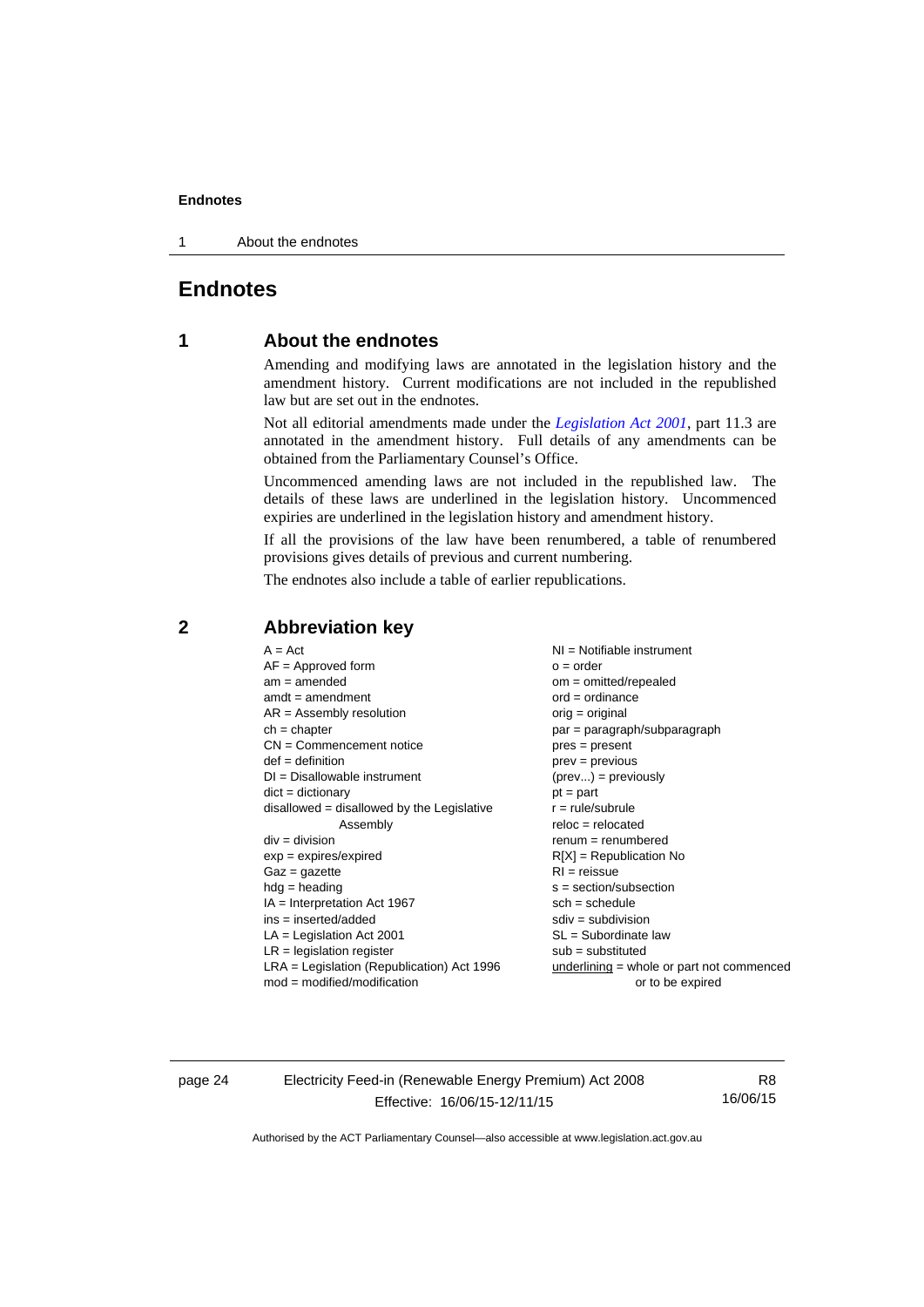### <span id="page-28-0"></span>**3 Legislation history**

### **Electricity Feed-in (Renewable Energy Premium) Act 2008 A2008-21**  notified LR 9 July 2008

s 1, s 2 commenced 9 July 2008 (LA s 75 (1))

remainder commenced 1 March 2009 (s 2 and [CN2009-5\)](http://www.legislation.act.gov.au/cn/2009-5/default.asp)

as amended by

### **[Electricity Feed-in \(Renewable Energy Premium\) Amendment](http://www.legislation.act.gov.au/a/2009-8)  [Act 2009](http://www.legislation.act.gov.au/a/2009-8) A2009-8**

notified LR 2 March 2009

s 1, s 2 taken to have commenced 1 March 2009 (LA s 75 (2)) remainder taken to have commenced 1 March 2009 (s 2 and see A2008-21)

### **[Electricity Feed-in \(Renewable Energy Premium\) Amendment](http://www.legislation.act.gov.au/a/2011-6)  [Act 2011](http://www.legislation.act.gov.au/a/2011-6) A2011-6**

notified LR 24 February 2011 s 1, s 2 commenced 24 February 2011 (LA s 75 (1)) remainder commenced 7 March 2011 (s 2 and [CN2011-3\)](http://www.legislation.act.gov.au/cn/2011-3/default.asp)

### **[Electricity Feed-in \(Renewable Energy Premium\) Amendment](http://www.legislation.act.gov.au/a/2011-25)  [Act 2011 \(No 2\)](http://www.legislation.act.gov.au/a/2011-25) A2011-25**

notified LR 11 July 2011 s 1, s 2 commenced 11 July 2011 (LA s 75 (1)) remainder commenced 12 July 2011 (s 2)

### **[Statute Law Amendment Act 2011 \(No 3\)](http://www.legislation.act.gov.au/a/2011-52) A2011-52 sch 3 pt 3.21**

notified LR 28 November 2011

s 1, s 2 commenced 28 November 2011 (LA s 75 (1)) sch 3 pt 3.21 commenced 12 December 2011 (s 2)

### **[National Energy Retail Law \(Consequential Amendments\) Act 2012](http://www.legislation.act.gov.au/a/2012-32) A2012-32 pt 3**

notified LR 14 June 2012 s 1, s 2 commenced 14 June 2012 (LA s 75 (1)) pt 3 commenced 1 July 2012 (s 2 (1) and see [National Energy Retail](http://www.legislation.act.gov.au/a/2012-31)  [Law \(ACT\) Act 2012](http://www.legislation.act.gov.au/a/2012-31) A2012-31, s 2 (1) and [CN2012-12\)](http://www.legislation.act.gov.au/cn/2012-12/default.asp)

R8 16/06/15 Electricity Feed-in (Renewable Energy Premium) Act 2008 Effective: 16/06/15-12/11/15

page 25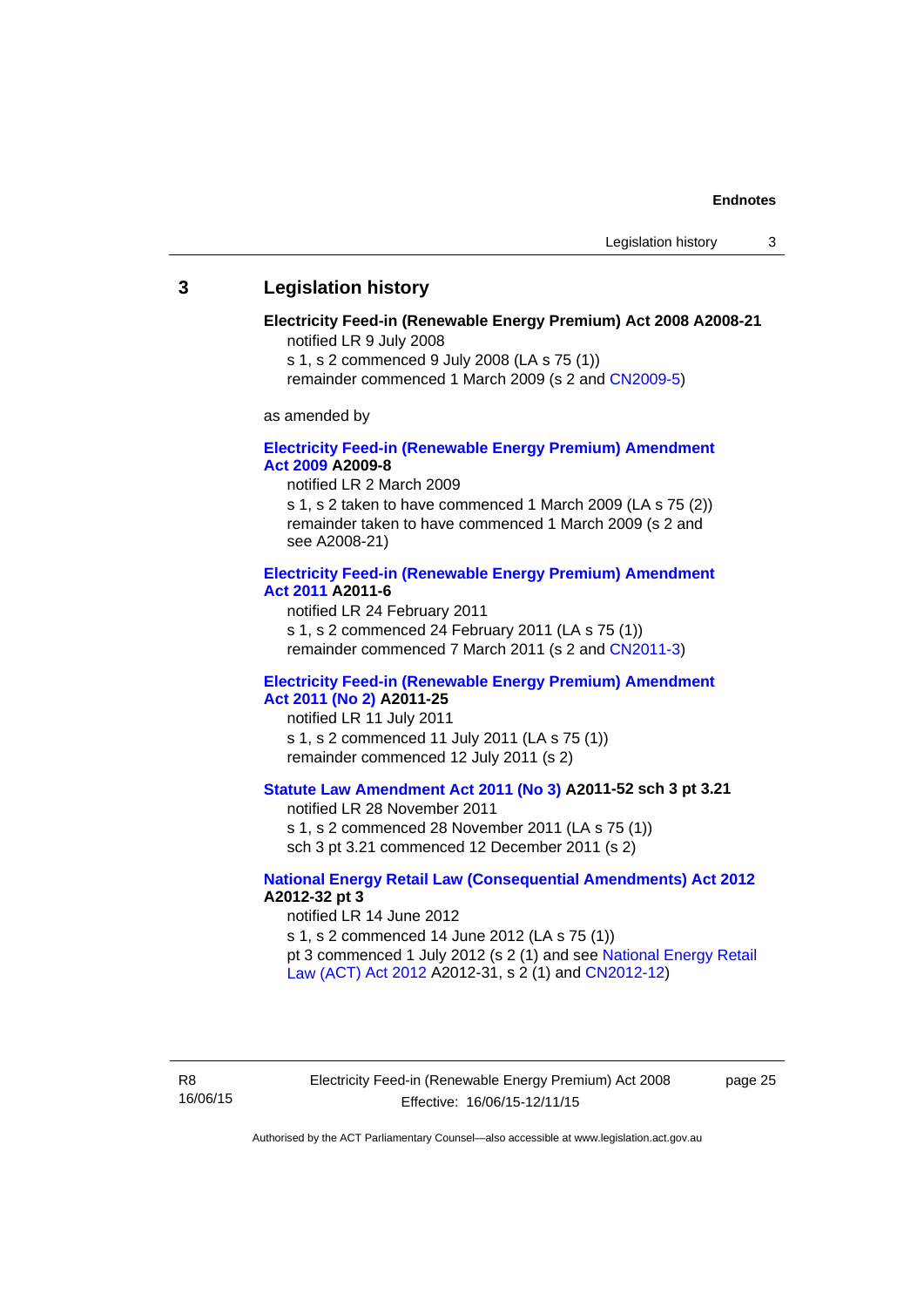3 Legislation history

### **[Training and Tertiary Education Amendment Act 2014](http://www.legislation.act.gov.au/a/2014-48) A2014-48 sch 1 pt 1.9**

notified LR 6 November 2014

s 1, s 2 commenced 6 November 2014 (LA s 75 (1))

sch 1 pt 1.9 commenced 20 November 2014 (s 2)

### **[Dangerous Substances \(Loose-fill Asbestos Eradication\) Legislation](http://www.legislation.act.gov.au/a/2015-6/default.asp)  [Amendment Act 2015](http://www.legislation.act.gov.au/a/2015-6/default.asp) A2015-6 sch 1 pt 1.4**

notified LR 31 March 2015

s 1, s 2 commenced 31 March 2015 (LA s 75 (1))

sch 1 pt 1.4 commenced 17 April 2015 (s 2 and [CN2015-6\)](http://www.legislation.act.gov.au/cn/2015-6/default.asp)

### **[Electricity Feed-in Tariff Schemes Legislation Amendment Act 2015](http://www.legislation.act.gov.au/a/2015-20/default.asp) A2015-20 pt 3**

notified LR 15 June 2015 s 1, s 2 commenced 15 June 2015 (LA s 75 (1)) pt 3 commenced 16 June 2015 (s 2)

page 26 Electricity Feed-in (Renewable Energy Premium) Act 2008 Effective: 16/06/15-12/11/15

R8 16/06/15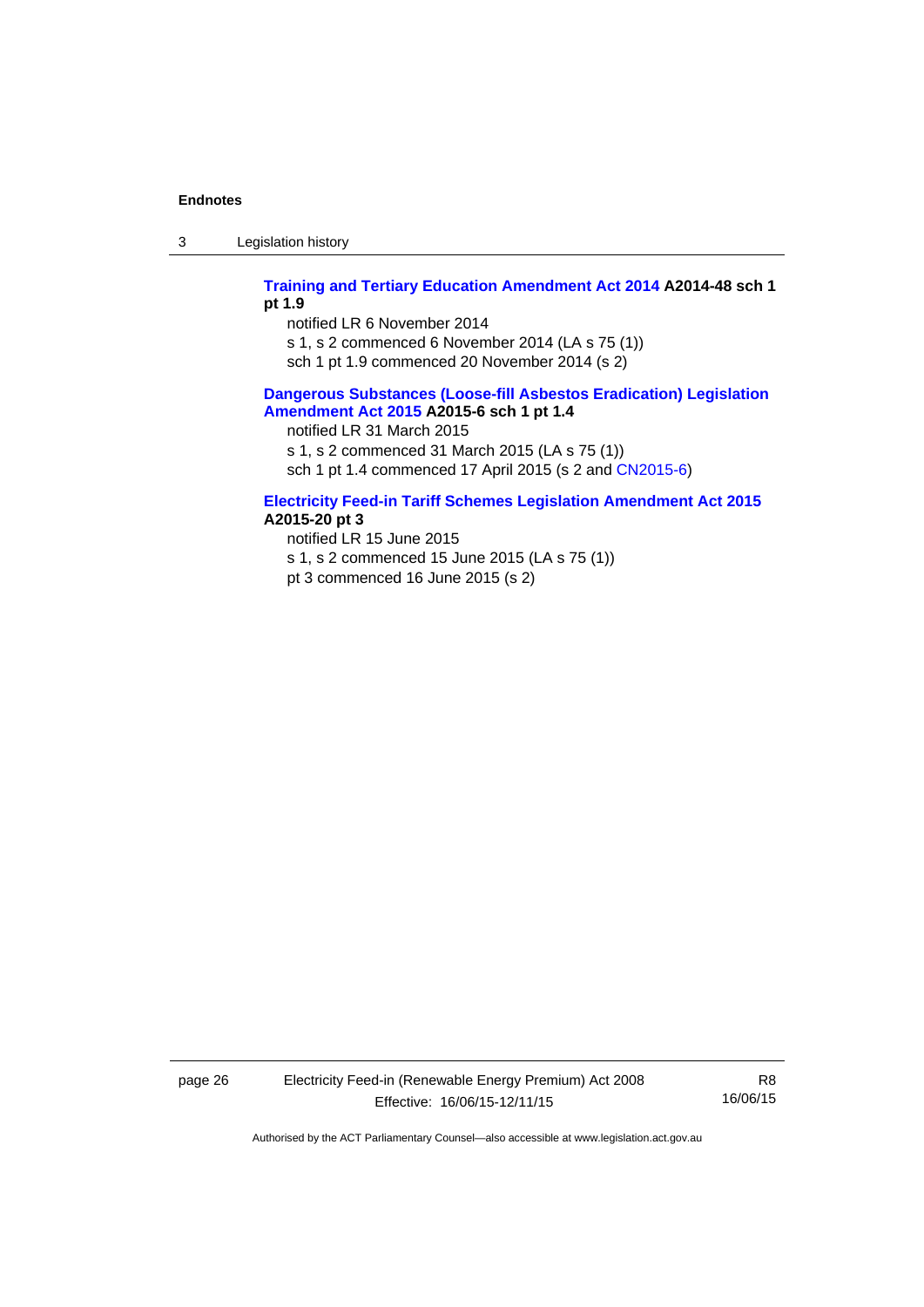# <span id="page-30-0"></span>Electricity Feed-in (Renewable Energy Premium) Act 2008 **4 Amendment history Commencement**  s 2 om LA s 89 (4) **Objects of Act**  s 3 om [A2009-8](http://www.legislation.act.gov.au/a/2009-8) s 4 **Offences against Act—application of Criminal Code etc**  s 5AA ins [A2015-20](http://www.legislation.act.gov.au/a/2015-20) s 11 **Objects and important concepts**  pt 1A hdg ins [A2009-8](http://www.legislation.act.gov.au/a/2009-8) s 5 **Objects of Act**  s 5A ins [A2009-8](http://www.legislation.act.gov.au/a/2009-8) s 5 **Meaning of** *renewable energy generator* **and** *renewable energy source* s 5B ins [A2009-8](http://www.legislation.act.gov.au/a/2009-8) s 5 sub [A2011-6](http://www.legislation.act.gov.au/a/2011-6) s 4 am [A2015-20](http://www.legislation.act.gov.au/a/2015-20) s 12 **Meaning of** *capacity* s 5C ins [A2009-8](http://www.legislation.act.gov.au/a/2009-8) s 5 sub [A2011-6](http://www.legislation.act.gov.au/a/2011-6) s 4 **Meaning of** *medium renewable energy generator* **and** *micro renewable energy generator* s 5D ins [A2009-8](http://www.legislation.act.gov.au/a/2009-8) s 5 sub [A2011-6](http://www.legislation.act.gov.au/a/2011-6) s 4 **Meaning of** *compliant* s 5E ins [A2011-6](http://www.legislation.act.gov.au/a/2011-6) s 4 am [A2011-25](http://www.legislation.act.gov.au/a/2011-25) s 4; [A2015-20](http://www.legislation.act.gov.au/a/2015-20) s 13 **Meaning of** *eligible entity* s 5F ins [A2011-6](http://www.legislation.act.gov.au/a/2011-6) s 4 am [A2011-52](http://www.legislation.act.gov.au/a/2011-52) amdt 3.74; [A2012-32](http://www.legislation.act.gov.au/a/2012-32) s 6, s 7; [A2014-48](http://www.legislation.act.gov.au/a/2014-48) amdt 1.18, amdt 1.19 **Feed-in from renewable energy generators to electricity network**  s 6 **am A2009-8** ss 6-8; ss renum R1 (RI) LA; [A2011-6](http://www.legislation.act.gov.au/a/2011-6) s 5; [A2012-32](http://www.legislation.act.gov.au/a/2012-32) ss 8-10 **What is the** *normal cost of electricity***?**  s 6A ins [A2009-8](http://www.legislation.act.gov.au/a/2009-8) s 9 **Utility service**  s 7 sub [A2012-32](http://www.legislation.act.gov.au/a/2012-32) s 11 **Payment for electricity from renewable energy generators**  s 8 sub [A2009-8](http://www.legislation.act.gov.au/a/2009-8) s 10 am [A2011-6](http://www.legislation.act.gov.au/a/2011-6) ss 6-8; [A2011-25](http://www.legislation.act.gov.au/a/2011-25) s 5, s 6

page 27

Authorised by the ACT Parliamentary Counsel—also accessible at www.legislation.act.gov.au

Effective: 16/06/15-12/11/15

R8 16/06/15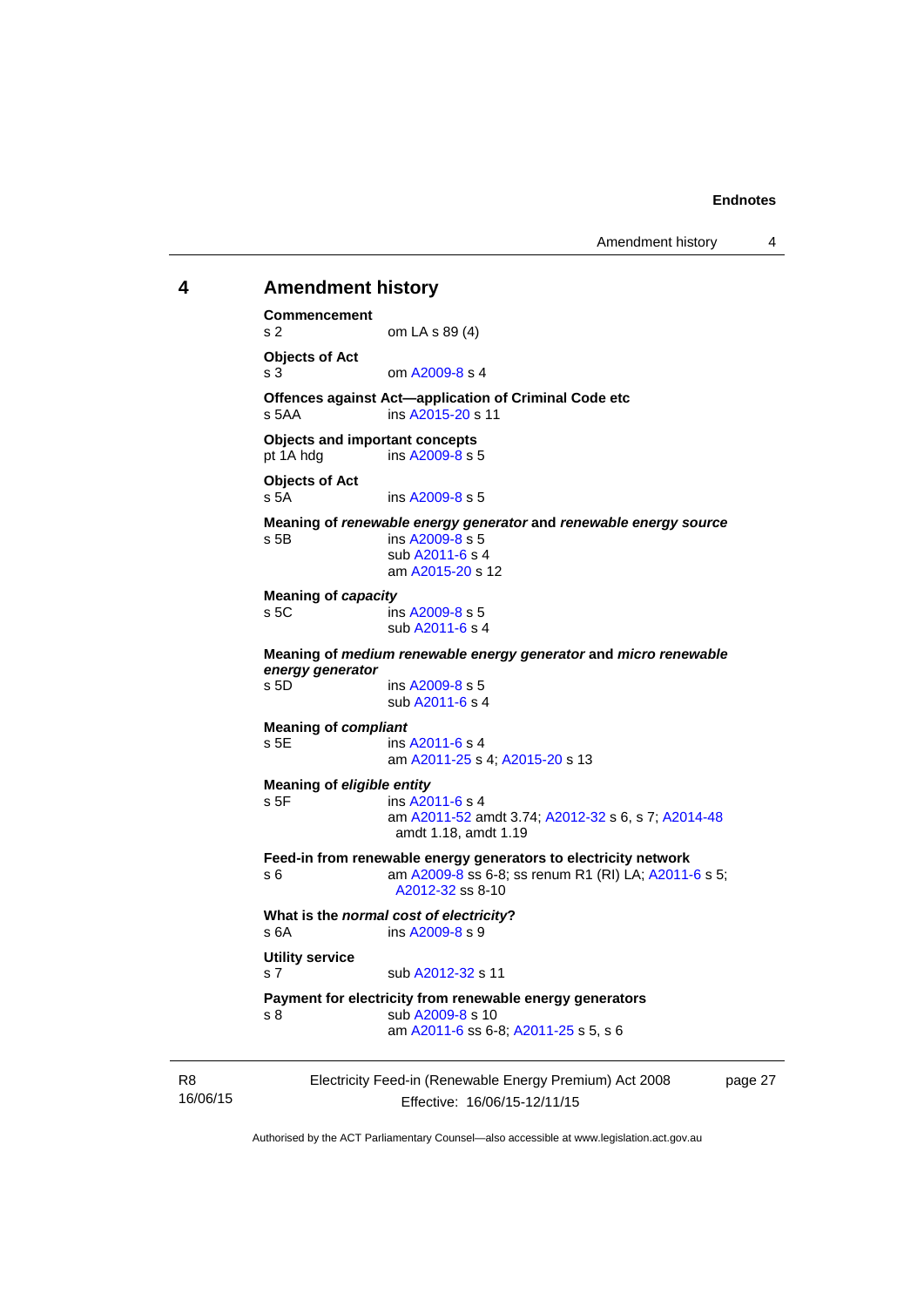4 Amendment history

```
Recovery of cost of renewable energy premium 
s 8A  A2009-8 s 11
                   am A2011-6 s 9; A2012-32 s 12 
Determination of premium rate 
s 10 am A2009-8 ss 12-15; pars renum R1 (RI) LA; A2011-6
                   ss 10-12; ss renum R2 LA; A2012-32 s 13; A2015-20 s 14 
Premium rate—20 years 
s 11 am A2009-8 s 16; A2011-6 s 13; A2015-6 amdt 1.11 
Reporting 
pt 3A hdg ins A2011-25 s 7
Report by Minister 
s 11A ins A2011-25 s 7
                  sub A2015-20 s 15 
Electricity distributors to give information to Minister 
A2011-25 s 7
                   sub A2015-20 s 15 
Audit of information given to Minister 
A2015-20 s 15
Regulation-making power 
                 \frac{1}{2} A2015-20 s 16
Dictionary 
dict am A2009-8 s 17; A2011-52 amdt 3.75; A2012-32 s 14 
                   def capacity ins A2011-6 s 14 
                   def compliant ins A2011-6 s 14 
                   def customer om A2011-52 amdt 3.76
                   def electricity supplier om A2012-32 s 15 
                   def eligible entity ins A2011-52 amdt 3.77 
                   def medium renewable energy generator ins A2011-6 s 14 
                   def micro renewable energy generator ins A2011-6 s 14 
                   def National Electricity (ACT) Law ins A2009-8 s 18 
                      om A2011-52 amdt 3.78
                   def National Electricity (ACT) Regulations ins A2009-8 s 18 
                      om A2011-6 s 15 
                   def NEL compliant ins A2009-8 s 18 
                      om A2011-6 s 15 
                   def NERL retailer ins A2012-32 s 16 
                   def normal cost of electricity ins A2009-8 s 18 
                   def occupier om A2011-52 amdt 3.78 
                   def premium rate sub A2009-8 s 19 
                      am A2011-6 s 16 
                   def renewable energy generator ins A2009-8 s 19 
                      sub A2011-6 s 17
```
page 28 Electricity Feed-in (Renewable Energy Premium) Act 2008 Effective: 16/06/15-12/11/15

R8 16/06/15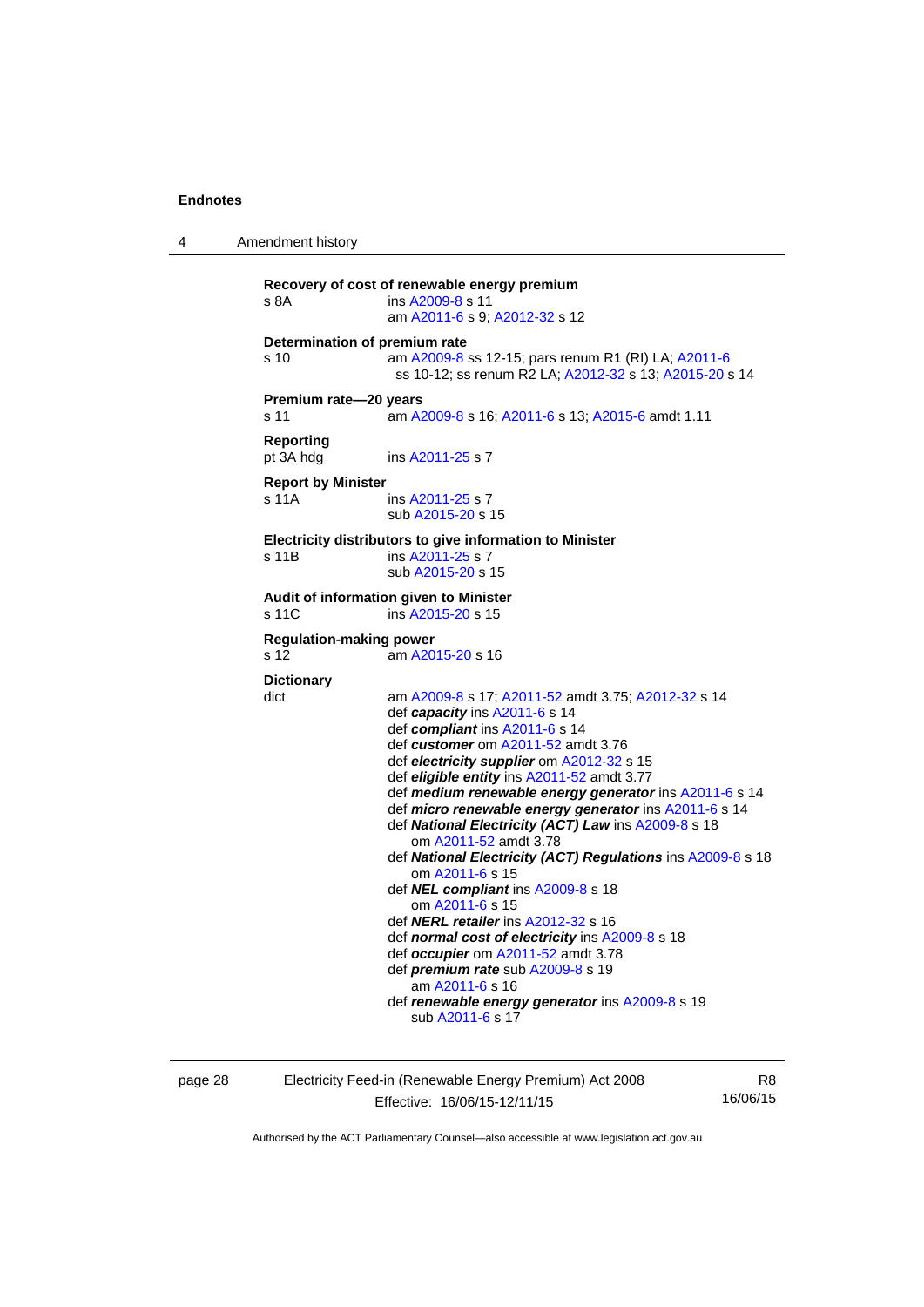| Amendment history |  |
|-------------------|--|
|-------------------|--|

 def *renewable energy source* sub [A2009-8](http://www.legislation.act.gov.au/a/2009-8) s 19 sub [A2011-6](http://www.legislation.act.gov.au/a/2011-6) s 17 def *reporting entity* ins [A2015-20](http://www.legislation.act.gov.au/a/2015-20) s 17 def *required information* ins [A2015-20](http://www.legislation.act.gov.au/a/2015-20) s 17 def *transition franchise tariff retail price* om [A2011-6](http://www.legislation.act.gov.au/a/2011-6) s 18 def *utility* om [A2012-32](http://www.legislation.act.gov.au/a/2012-32) s 17

R8 16/06/15 Electricity Feed-in (Renewable Energy Premium) Act 2008 Effective: 16/06/15-12/11/15

page 29